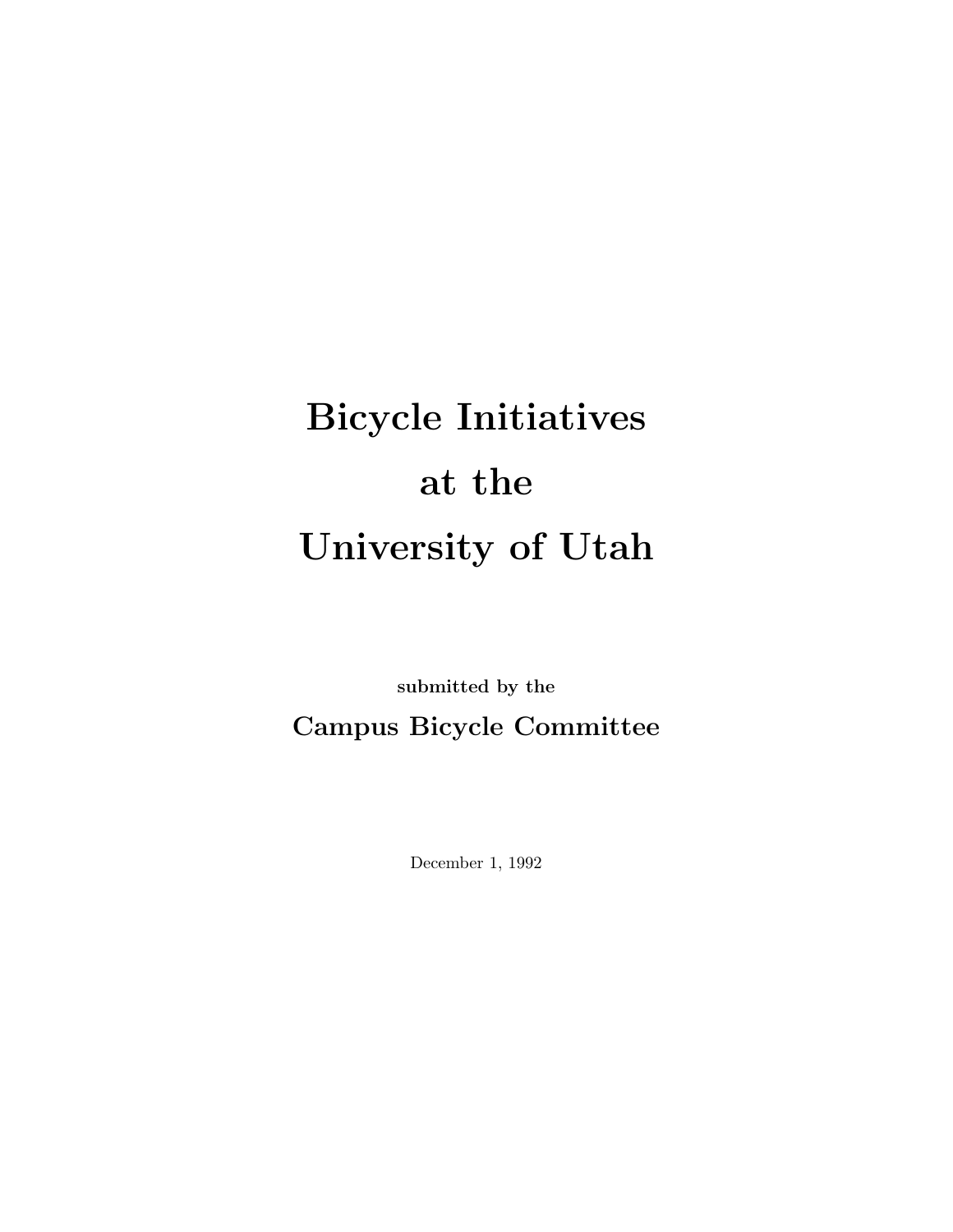# **Contents**

| $\mathbf{1}$   |                                   | Introduction<br>$\overline{\mathbf{4}}$ |                 |  |  |  |  |
|----------------|-----------------------------------|-----------------------------------------|-----------------|--|--|--|--|
|                | 1.1                               |                                         | $\overline{4}$  |  |  |  |  |
|                | 1.2                               |                                         | $\overline{5}$  |  |  |  |  |
|                | 1.3                               |                                         | $\overline{5}$  |  |  |  |  |
|                | 1.4                               |                                         | $6\phantom{.}6$ |  |  |  |  |
|                | 1.5                               |                                         | $\overline{7}$  |  |  |  |  |
|                | 1.6                               |                                         | 8               |  |  |  |  |
| $\bf{2}$       |                                   | <b>Bicycle Routes</b><br>9              |                 |  |  |  |  |
|                | 2.1                               |                                         | 9               |  |  |  |  |
|                | 2.2                               |                                         | 9               |  |  |  |  |
|                | 2.3                               |                                         | 11              |  |  |  |  |
|                | 2.4                               |                                         | 11              |  |  |  |  |
|                | 2.5                               |                                         | 12              |  |  |  |  |
| 3              | <b>Bicycle Security</b><br>24     |                                         |                 |  |  |  |  |
|                | 3.1                               |                                         | 24              |  |  |  |  |
|                | 3.2                               |                                         | 24              |  |  |  |  |
|                | 3.3                               |                                         | 25              |  |  |  |  |
|                | 3.4                               |                                         | 26              |  |  |  |  |
| $\overline{4}$ | Maintenance<br>28                 |                                         |                 |  |  |  |  |
|                | 4.1                               |                                         | 28              |  |  |  |  |
|                | 4.2                               |                                         | 29              |  |  |  |  |
|                | 4.3                               |                                         | 29              |  |  |  |  |
| $\bf{5}$       | <b>Education and Safety</b><br>31 |                                         |                 |  |  |  |  |
|                | 5.1                               |                                         | 31              |  |  |  |  |
|                | 5.2                               |                                         | 31              |  |  |  |  |
|                | 5.3                               |                                         | 32              |  |  |  |  |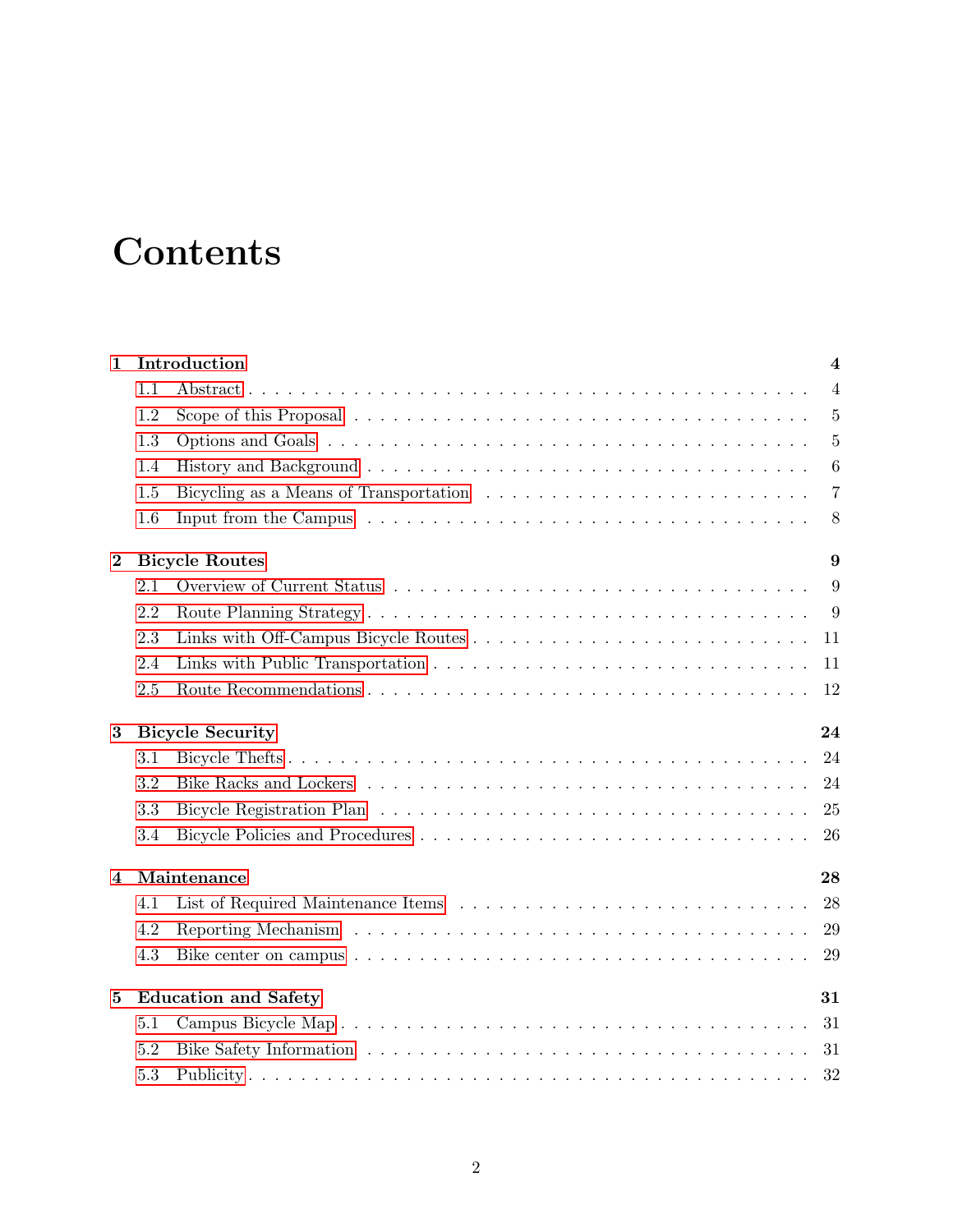|     | 6 Conclusions                                             | 33 |
|-----|-----------------------------------------------------------|----|
| 6.1 |                                                           |    |
| 6.2 |                                                           |    |
| 6.3 |                                                           |    |
|     | A Appendices                                              | 35 |
|     | A.1 University of Utah Bicycle Access Committee Report 35 |    |
|     |                                                           |    |
|     |                                                           |    |
|     |                                                           |    |
|     |                                                           |    |
|     |                                                           |    |
|     |                                                           |    |
|     |                                                           |    |
|     |                                                           |    |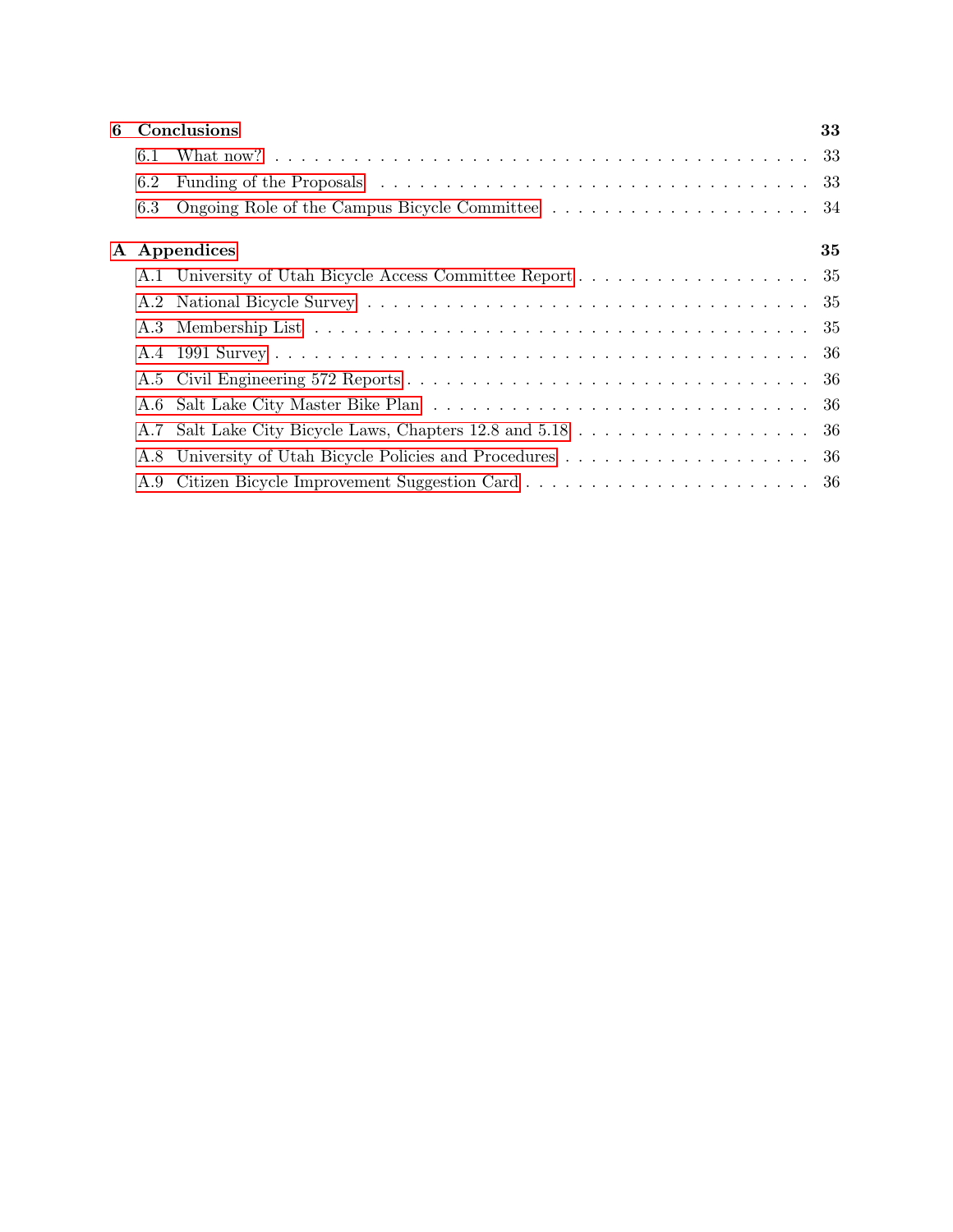# <span id="page-3-0"></span>Chapter 1

# Introduction

#### <span id="page-3-1"></span>1.1 Abstract

This report seeks to outline the current state of bicycle commuting facilities on the University of Utah campus, and to propose a number of improvements to this infrastructure. The goals are both to manage existing bicycle use and to induce more members of the University community to ride to, from, and around the campus.

The particular issues addressed in this report are:

- 1. Bicycle routes
- 2. Bicycle security
- 3. Maintenance of bicycle facilities
- 4. Education and safety

Recommendations include the following general proposals:

- 1. Establish an extensive network of bicycle routes throughout the campus, making use of existing roadways (via Class II, striped bike lanes) wherever possible.
- 2. Working together with the City of Salt Lake and the State of Utah, improve the access to and from the campus, and between different sections of the campus for cyclists.
- 3. Increase the number of bike racks and bike lockers on the campus so that bicycles can be securely stored once they arrive on the campus. Improve recovery of stolen bikes through a mandatory registration program.
- 4. Establish mechanisms for direct reporting and repair of bicycle facilities.
- 5. Initiate an aggressive education and safety program to develop and maintain a harmonious, mixed transportation system that includes cyclists, pedestrians, and motorists as equal partners.
- 6. Develop a "Bicycle Master Plan" for the University and establish a standing committee to carry out and monitor the success of its proposals.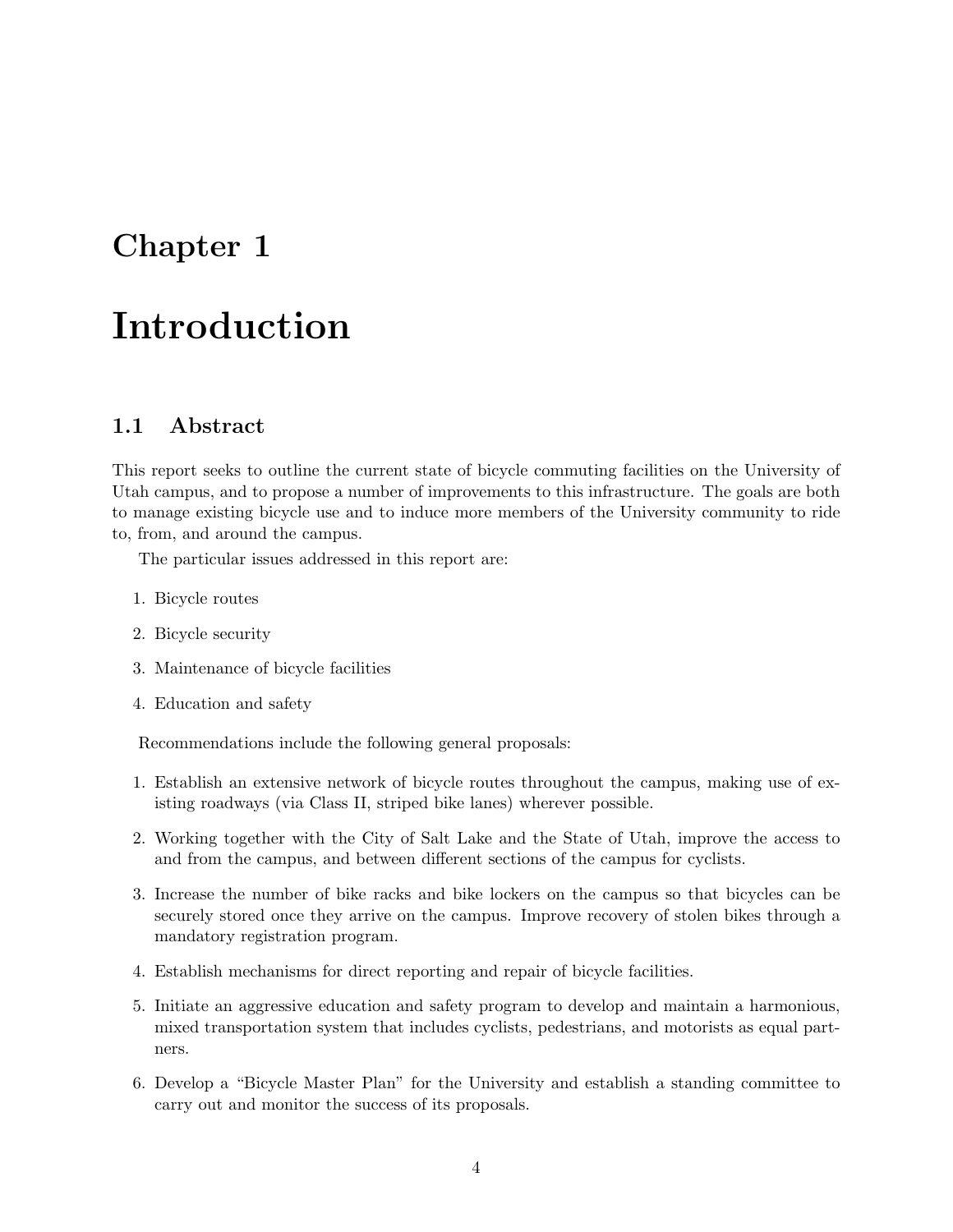#### <span id="page-4-0"></span>1.2 Scope of this Proposal

The aims of this report are to document needs in the present infrastructure for cyclists who commute, or would like to commute, to the University of Utah campus, and, more importantly, suggest improvements. We have designated four main areas in which improvements would have the most impact and have structured the work of the committee, and this report, accordingly.

- Routes Chapter [2](#page-8-0) deals with the bicycle routes on and around the campus, documents what exists, explains some general design and selection criteria, and outlines a series of proposed routes.
- Security In Chapter [3,](#page-23-0) we discuss the two-fold problem of security on the campus. On the one hand, cyclists need to be able to park at or near their destinations secure in the knowledge that they will return to find their bicycles in the state they left them. On the other, new, practical policies and procedures for riding conduct are needed to manage the anticipated increase in bicycle use on the campus. To increase the likelihood of retrieving stolen bikes, and to address some of the issues related to enforcement of bicycle policy, a mandatory registration plan is described in this chapter.
- Maintenance Since cyclists are more susceptible to inadequate maintenance than other forms of transportations, Chapter [4](#page-27-0) contains several proposals which should improve both reporting and execution mechanisms for the University's grounds and maintenance teams.
- Education Very few of the improvements we are suggesting in this report will have effect if they are not transmitted to the users. Hence we have dedicated Chapter [5](#page-30-0) to matters relating to education and the distribution of information. Of special importance in this context is the use of education to improve the level of safety for cyclists and pedestrians who use the roads, sidewalks, and bike routes of the campus.

We have not dealt explicitly with the issue of funding for the improvements we suggest since this is beyond the present expertise, scope, and purpose of the committee. While Campus Planning has generated cost estimates for several different sets of routes, we feel that realistic planning, prioritizing, and costing should occur in a second step once the principles of this proposal have been adopted. The CBC is prepared to participate in this process, together with Campus Planning and the University Administration.

We have made every attempt to propose improvements that will meet the needs of cyclists for whom they will be constructed. We feel it is impossible to overstate the need for ongoing involvement of regular cyclists at every stage of developing new facilities. Experience has shown that only by incorporating the needs of the users can efficient and usable improvements be accomplished. The Campus Bicycle Committee is an obvious vehicle for such involvement, since it includes representation from a broad range of groups within the campus community, all sharing a common commitment to making the use of bicycles a functional and attractive means of commuting to the University of Utah.

#### <span id="page-4-1"></span>1.3 Options and Goals

The cyclists who do commute regularly by bike are proof that it is possible to use the bicycle as an effective means of transportation in Salt Lake City. The uniform opinion of potential bicycle commuters that facilities are in need of major improvements underscores the potential for a significant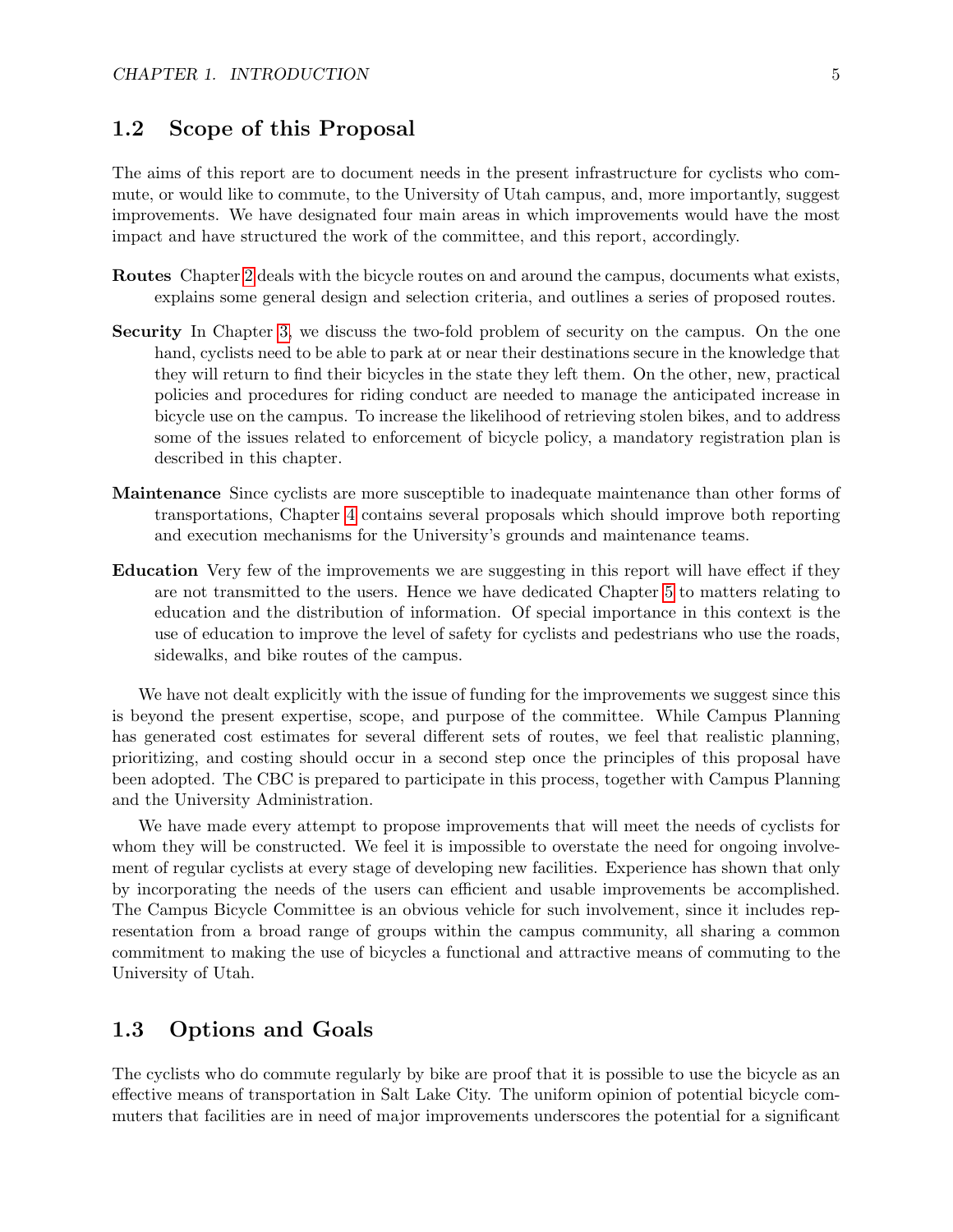shift in commuter traffic from automobile to bicycle *if these improvements can be implemented*. The benefits of such a change in commuting are manifold and clearly justify action by the University.

However, even if not actively encouraged by the University, indications are that bicycle traffic will increase, no matter how we respond. At this juncture we appear to have two distinct paths to follow.

- 1. The University can maintain the status quo and attempt to react to crisis situations as they arise.
- 2. Or the University can assume its leadership role, and its responsibility as the largest generator of traffic in the State, and make the necessary improvements so that this institution becomes known as a place that welcomes and encourages safe, efficient, and harmonious use of the bicycle.

The Campus Bicycle Committee strongly supports the latter position and this document summarizes the results of a year of research and meetings with the aim of devising a strategy to meet this challenge. The goals of this strategy include:

- 1. Increase ridership from the estimated current 3% to at least 6% of the campus community. This would mean approximately 1000 fewer cars on the campus, the same improvement achieved through the free UTA bus pass program implemented in 1991/92 (at a cost to the University of over \$500,000, or \$500 per car).
- 2. Fully integrate bicycle use into the traffic flow on and around the campus.
- 3. Register every bicycle used on campus.
- 4. Provide safe, convenient bicycle parking and storage for all those who desire to commute to the campus.
- 5. Implement education programs directed at all members of the campus to ensure the safe and orderly use of bicycles.
- 6. Institute a grounds maintenance program that is better able to respond to the needs of cyclists and pedestrians.
- 7. Assume our role as a community leader in encouraging and facilitating human-powered transportation as an alternative to other, polluting forms of transportation.

#### <span id="page-5-0"></span>1.4 History and Background

#### 1.4.1 Bicycle Committees at the University of Utah

We are certainly not the first group that has recommended improvement to bicycle facilities at the University of Utah. Our most recent predecessor, the Bicycle Access Committee, was formed at the behest of the Academic Senate in November, 1988, and generated a report which is included in Appendix [A.1](#page-34-1) of this document [\[1\]](#page-36-0). Despite enthusiastic acceptance of this report by the Senate in 1989, virtually nothing of what was proposed by this committee has been implemented. Our recommendations are a superset of those generated by the Bicycle Access Committee, expanded both in their scope and the detail in which we present them. Our message is the same, only the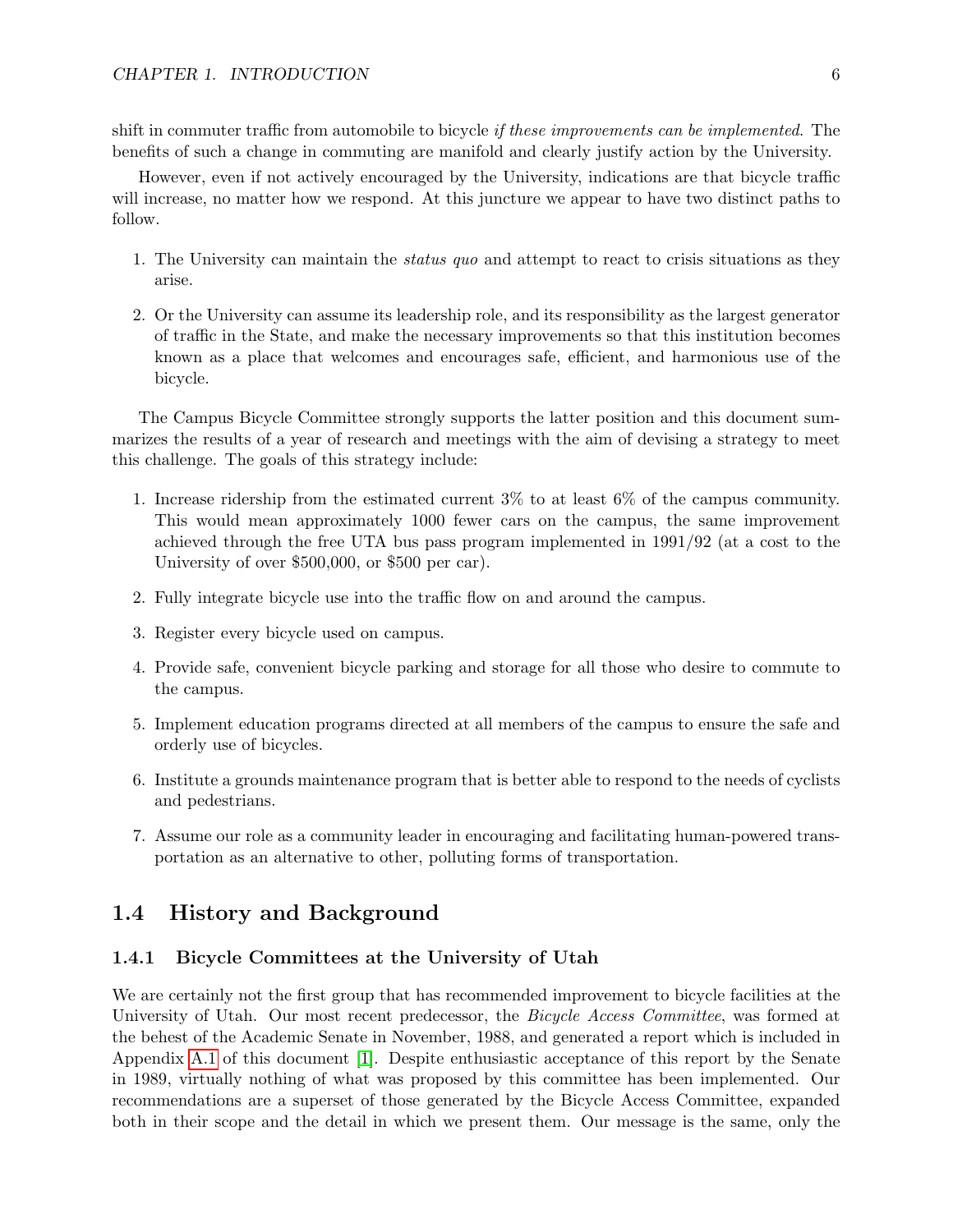size and number of the problems have increased in the interim so that the need for action is even more pressing.

The present group, the *Campus Bicycle Committee* (CBC), was formed as a subcommittee of the Parking System and Public Transportation Advisory Committee and was asked to report on the adequacy of current bicycle facilities and to recommend improvements. The desired result would be that more commuters would leave their cars at home and ride their bicycles to and on the campus. Since October, 1991, the CBC has met regularly and has expanded to include representation from various geographic regions of the campus and all segments of the university community. We enjoy membership from representatives of the Campus Planning Office, Campus Police, the ASUU, the Salt Lake City Mayor's Advisory Bicycle Committee (MBAC), and the Bonneville Shoreline Trail Committee; membership of the CBC includes both undergraduate and graduate students, faculty, and staff. On May 14, 1992, members of the CBC presented a preliminary report to their parent committee and were encouraged to continue with the full report. Meetings were chaired by Jon Harper during 1991/92, with Dr. Robert MacLeod assuming these duties upon Mr. Harper's resignation from the University in July, 1992. A complete membership list of the committee is included in Appendix [A.3.](#page-34-3)

### <span id="page-6-0"></span>1.5 Bicycling as a Means of Transportation

The bicycle is the most efficient means by which humans can be transported; a bicycle consumes no fossil fuels, produces neither pollution nor noise, and requires one-twelfth of the space (on the road and in the parking lot) of a car. Cycling benefits not only the environment but also the cyclist, promoting muscular fitness and cardiovascular conditioning, with all the associated improvements in physical and mental health.

Nationwide, 54% of employees live within 5 miles of their place of work and a similar situation prevails around the University of Utah campus. A recent (1992) poll conducted by Louis Harris and Associates for Bicycling magazine indicated that while only approximately 2% of Americans reported commuting by bicycle within the last month before the survey, fully 21% stated that they would use their bicycles to commute regularly if there were either safe bicycle lanes, showers and bike storage at work, or financial incentives offered them by their employer (see Appendix [A.2\)](#page-34-2). In a report prepared by University of Utah engineering students, the total number of regular cycling commuters was estimated at 1100 individuals. or  $3\%$  of the University population [\[2,](#page-36-1) [3,](#page-36-2) [4\]](#page-36-3) (Appendix [A.5\)](#page-35-1). The University of Washington in Seattle reports a regular ridership of 7.3% and are currently implementing improvements in facilities with the aim of reaching 15% [\[5\]](#page-36-4). They, too, identified safe bicycle access to the campus, internal facilities for storage of bicycles, and campus bicycle routes as the main concerns of cyclists.

While relatively few studies have been carried out at the University of Utah (see section [1.6\)](#page-7-0), results to date reinforce the finding that at least a severalfold increase in ridership could be achieved if bicycle routes to and on the campus were improved and additional, secure parking and bike storage facilities were provided. Likewise, many respondents expressed a need for more direction and education in informing cyclists, pedestrians, and motorists as to the behavior that is expected of them on the campus.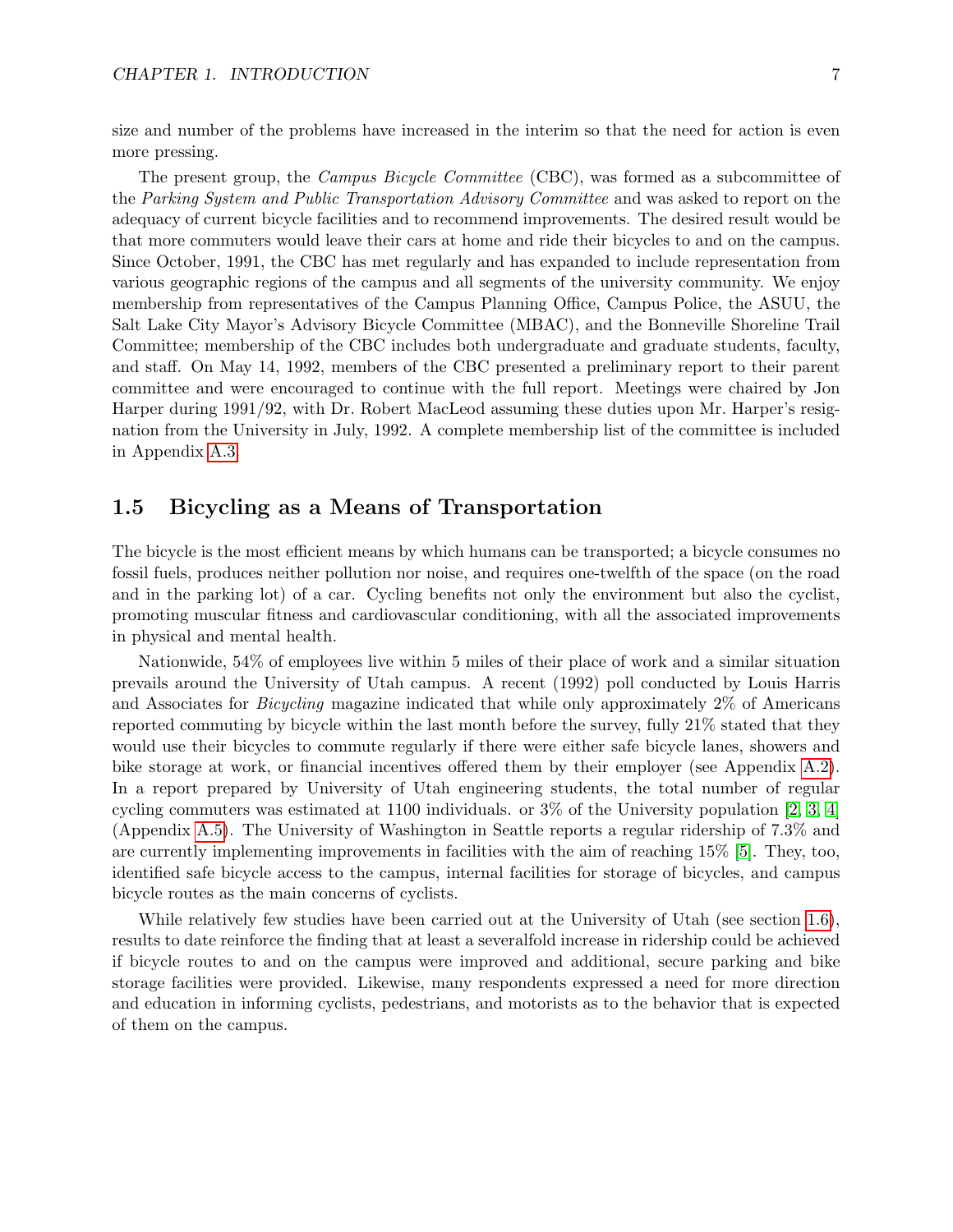#### <span id="page-7-0"></span>1.6 Input from the Campus

At the University of Utah we know of only two surveys that have been carried out to gauge interest for bicycle commuting. While neither of these have been comprehensive, their results serve at least to direct attention to specific issues of concern to active and potential bicycle commuters.

#### 1.6.1 1991 Survey

Shortly after the formation of the CBC, a request for feedback on bicycle commuting issues was published in the University FYI Newsletter, which is delivered to all faculty and staff. A copy was also posted to the campus computer network and responses were collected over the next nine months, in the form of electronic mail messages and letters to the committee. A collation of these responses (almost forty pages of text) is included in Appendix [A.4.](#page-35-0) One response resulted in contact with the University of Washington, whose own *Bicycle Advisory Committee* had just prepared a review of facilities on the Seattle, WA campus [\[5\]](#page-36-4).

Responses to our survey revealed both the large number of cyclists who would like to use their bicycles to commute, as well as the variety and severity of problems with existing bicycle facilities on and around the campus. Complaints ranged from reports of being soaked by errant sprinklers to the lack of enforcement of bicycle policy, from inadequate parking to negligent work crews leaving trenches unmarked and invisible to the nighttime cyclist, from bike lanes blocked by parked cars during football games to lack of access to shower facilities in the Medical Center. Suggestions included more bike racks, lockers and lanes, a bicycle repair outlet on the campus, reduced automobile speed limits, and bicycle education programs. The specifics of these problems will be described throughout this report, together with suggestions for their amelioration.

#### 1.6.2 1992 Survey

As a result of cooperative efforts among Campus Planning, the CBC, and the Salt Lake City Department of Transportation (SLCDoT), several groups of civil engineering seniors were given the opportunity to study bicycle access on the University of Utah campus as part of the course "Transportation Facilities Planning Reports", Civil Engineering 572, taught by Mr. Tim Harpst (Director of the SLCDoT) with assistance from Ms. Julie Eldridge, Salt Lake City's newly appointed Alternative Transportation Coordinator. This produced three separate reports on various aspects of bicycle needs  $(2, 3, 4]$  $(2, 3, 4]$  $(2, 3, 4]$  included in Appendix [A.5\)](#page-35-1), as well as a survey carried out by the students on the campus. Their findings not only corroborated those of our own survey but provided valuable feedback on some of the proposals that were under consideration by Campus Planning and the CBC.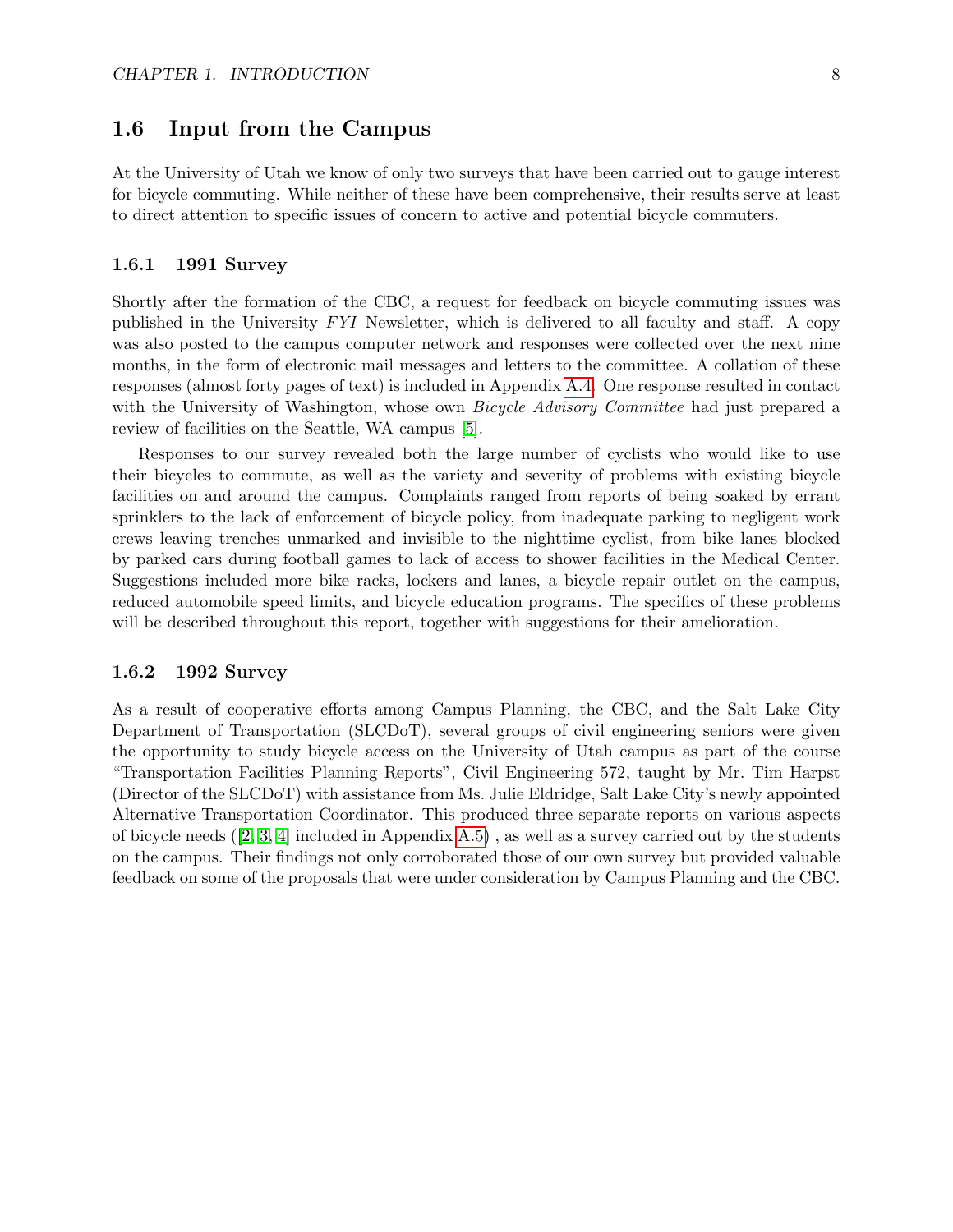## <span id="page-8-0"></span>Chapter 2

# Bicycle Routes

#### <span id="page-8-1"></span>2.1 Overview of Current Status

At present, the University of Utah allows cyclists complete access, albeit at a restricted speed (10 m.p.h), to all sidewalks within the campus. Otherwise, no special facilities exist to assist in moving bicycles through the campus. Several roads leading to the campus are designated bicycle routes of all three classes[∗](#page-8-3) implemented by the City of Salt Lake, but the routes end once the roads enter the campus proper. A small number of roads that traverse the campus have shoulders wide enough for bicycle use  $(e.g.,$  Wasatch Drive), but these often begin and end without warning.

Jurisdiction over roads that lead through the campus is mixed, with the City of Salt Lake, the State of Utah, and the University of Utah each controlling sections. Likewise, speed limits are inconsistent, ranging from 10 m.p.h. in the parking lots through 25 m.p.h. for some of the innermost roads, to 40 m.p.h for the major thoroughfares. Access to the campus by pedestrians and cyclists is severely restricted along Foothill Drive from Sunnyside Avenue, to Guardsman Way, and along North Campus Drive, east of University Street.

### <span id="page-8-2"></span>2.2 Route Planning Strategy

#### 2.2.1 Overview

The philosophy of the Campus Bicycle Committee in recommending bike routes is that bicycles are intermediate-speed vehicles and therefore can be (and must be) integrated with both auto and pedestrian traffic.

As described in Chapter [1,](#page-3-0) the use of bicycles has the potential to impact in a significant way on many aspects of transporting people to, from and around the University of Utah. One major reason that more people do not use their bicycles is that they do not consider the campus a safe place to ride. In our 1991 survey (see Appendix [A.4\)](#page-35-0), some long-time bicycle commuters expressed grave concern over whether increased use of bicycles should even be encouraged at the University of Utah because of the already limited bicycle routes. Paradoxically, while there are numerous roadways throughout the campus, the lack of designated bike lanes, combined with the high speed of automobile traffic, reduce their utility. Hence comes our goal of making existing roadways more amenable to safe bicycle use by implementing reduced speed limits and incorporation of Class II bikeways (marked by road striping and signs) wherever lane widths and jurisdiction permit.

<span id="page-8-3"></span><sup>∗</sup>See [\[6\]](#page-36-5) for explanations of bikeways classifications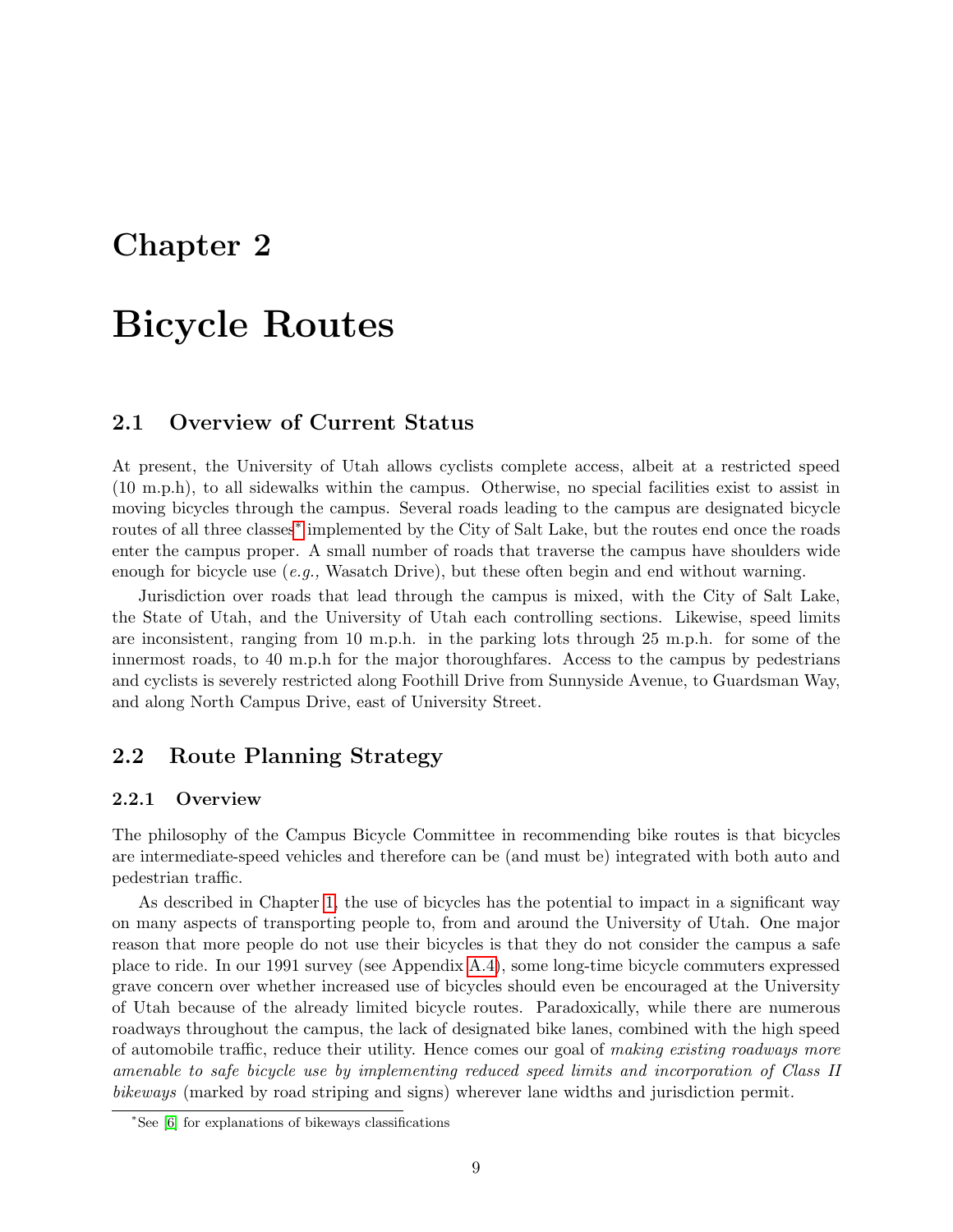The value of sidewalks for moving bicycles in and around the central campus area is obvious. Bicyclists, like motorists, wish to park as close as possible to their destination, and, given appropriate caution and mutual respect, we believe, cyclists and pedestrians can co-exist on the same paths. Therefore, it is natural that bicyclists continue to use all sidewalks on campus. In order to manage safely the resulting mixture of bicycle and pedestrian traffic, however, some changes are required. Reduced cycling speed, perhaps even dismounting in critical areas during high-use periods, clear, simple rules of conduct for both cyclists and pedestrians, and some marking and designation of selected sidewalks as recommended bike routes are all components of a sensible and practicable plan for mixed use of existing sidewalks.

#### 2.2.2 Design criteria

Here we describe the criteria used to select and recommend routes for bicycle traffic within the University of Utah campus. Some of the definitions for route types reflect standard practice in bike lane design [\[6\]](#page-36-5), while others were developed for particular application to the University of Utah.

#### 2.2.2.1 Class I routes

Class I bike routes are those that are completely separated from automobile traffic and designated for exclusive bicycle use. An example of such a route in Salt Lake City is the path which parallels Foothill Boulevard from Sunnyside Ave. to Wasatch Boulevard. When naively considered, it would seem prudent to place bicyclists on such dedicated routes. However, even assuming that enough routes of this sort could be constructed to satisfy cyclists' access requirements, in practice, Class I routes have not always been effective. In fact, Class I bike routes have been found to be some of the most dangerous places to ride a bike [\[7\]](#page-36-6). One reason suggested for this is the fact that almost every Class I route must ultimately intersect a roadway, or another bikeway. Neither motorists nor cyclists are prepared for this sudden interaction and in the resulting confusion accidents occur more frequently. Of less gravity than physical injury are the prohibitive costs of Class I routes and the intrinsic sacrifice of green space they require. While re-striping an existing roadway to include a Class II bike lane presently costs approximately \$4,000–\$5,000 per mile, including signs, the same mile of Class I route would cost approximately \$50,000 to construct ([\[8\]](#page-36-7), see Appendix [A.6\)](#page-35-2). In light of this information and given the existing situation on the University of Utah campus, we have chosen to propose Class I routes only where they are absolutely required.

#### 2.2.2.2 Routes associated with streets (Class II)

Class II bicycle lanes are areas of the road surface that have been designated for exclusive bicycle use by special surface striping and signs. These lanes are not to be used by cars, either while moving, or when parked, but represent a sharing of the same roadway by motorists and cyclists. In order to cycle onto the University of Utah campus from the city, it is necessary to cross or use one of the many busy streets that encircle or traverse the campus. Where possible, we recommend Class II routes on all campus streets for the most efficient movement of bicycles around the campus. Cyclists using the road surface are not on the sidewalks, which will both increase the number of cyclists that the University can safely manage, and ameliorate crowding for pedestrians and other cyclists who are using the sidewalks to reach their final destinations.

To incorporate a Class II route, a street should be wide enough to accommodate the 8–10 feet of bike lane required on both sides. Some parallel parking along the road can be tolerated as long as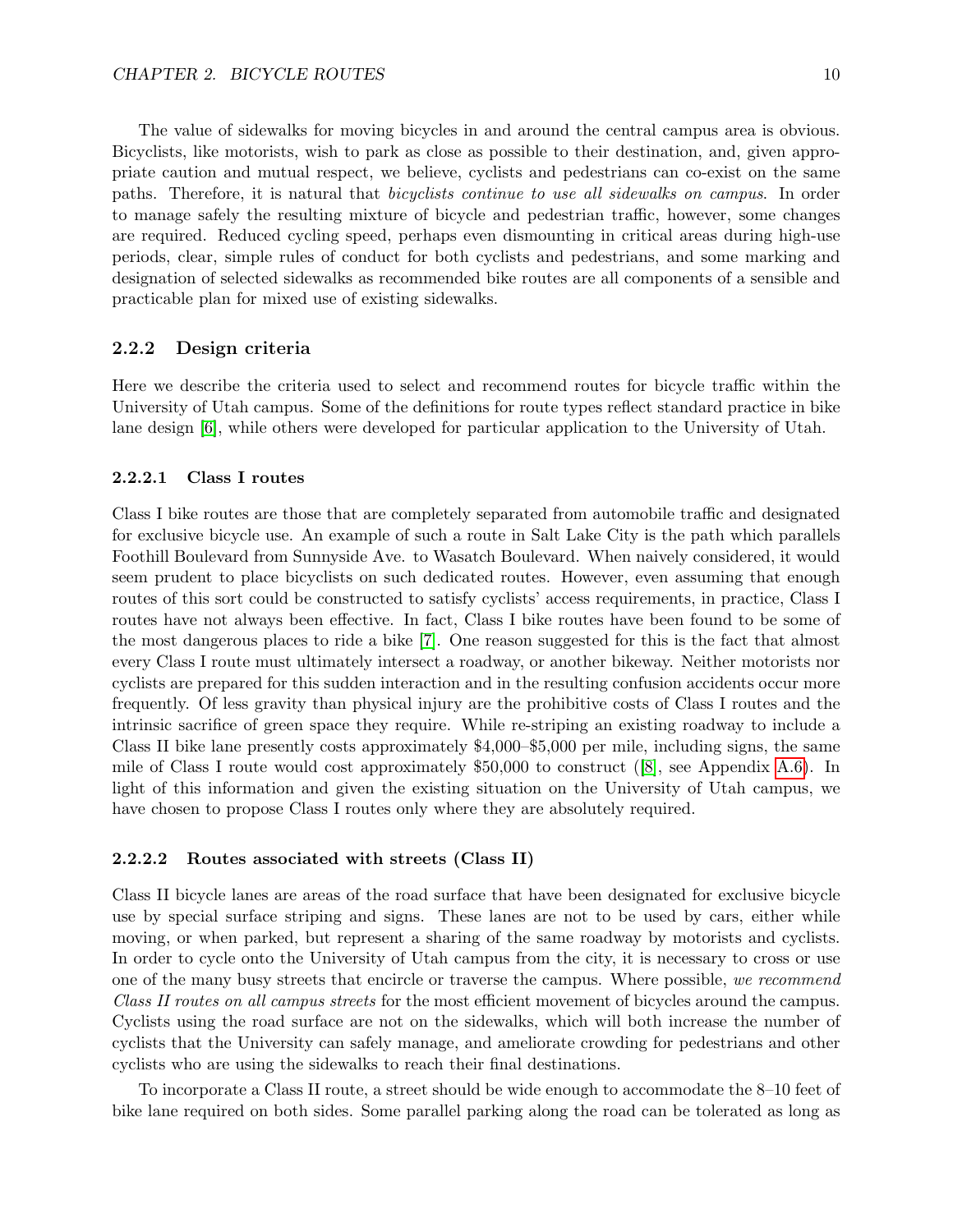there is adequate space for cars and trucks to park completely off the marked bike lane. This may require moving, or even removing, existing automobile lanes or parking. At intersections, there should be appropriate markings and sufficient room provided to allow for motorists turning right and cyclists continuing straight ahead to merge and cross, as described in the standards for bike lanes for the State of California [\[6\]](#page-36-5).

#### <span id="page-10-2"></span>2.2.2.3 Recommended sidewalk routes

To be designated as a recommended sidewalk bike route, a sidewalk should traverse long distances across the campus, and either be wide enough to accommodate bikes and pedestrians simultaneously or have separate, parallel surfaces. There should be no obstacles such as stairs without bypass lanes or curbs without ramps. Where practicable, steep grades should be avoided for sidewalks that are to be shared by cyclists and pedestrians. All recommended sidewalk bike routes should be marked with signs and contain additional signs where they cross other sidewalks, especially those also designated as recommended bike routes. Although this designation does not in any way preclude bicyclists from using other sidewalks, nor restrict pedestrian access, we hope it will help to direct bicycle traffic to corridors better able to handle safely high volumes of both bicycles and pedestrians.

#### <span id="page-10-0"></span>2.3 Links with Off-Campus Bicycle Routes

The City of Salt Lake already provides, or plans to provide, several bike routes, in the form of marked Class II or unmarked Class III bike lanes, to the campus (Appendix [A.6\)](#page-35-2). These routes concentrate the flow of commuters at several access points to the campus proper. One example of this is the Class II bicycle route along Guardsman Way, which links with the Class III route on 1500 East. This route alone accounts for as many as 100 bicycles per hour entering the campus [\[4\]](#page-36-3). Discussion among the Departments of Transportation of both the City of Salt Lake and the State of Utah, and Campus Planning is currently underway to expand the number of bicycle access points to the campus, as documented in the proposed Salt Lake City Master Bike Plan ([\[8\]](#page-36-7), Appendix [A.6\)](#page-35-2). The University must play an active part in this process, both to ensure that access is provided where it most needed, and to demonstrate its commitment to bicycle commuting in general.

On the campus side of these access points, there exist almost no special facilities to get bicycle commuters to their final destination safely. For example, at the Guardsman Way access at the corner of 500 South, cyclists share with numerous pedestrians a pair of narrow sidewalks. The existing Class I bike path which parallels Foothill Boulevard ends without warning on a sidewalk on Wasatch Boulevard, with no obvious continuation or even curb access to the roadway. The need for improvement of this situation is obvious, and played a major part in directing the selection of proposed routes described in this report.

#### <span id="page-10-1"></span>2.4 Links with Public Transportation

The use of bicycles and other forms of transportation are not mutually exclusive means of getting to and from the campus. Many commuters to the University currently arrive by car with a rackmounted bike with which they move around the campus. The Utah Transit Authority (UTA) will soon permit bikes to be mounted on some public buses so that cyclists can ride to the nearest bus stop, use the bus to get to the campus (uphill), and then return home by bike (downhill).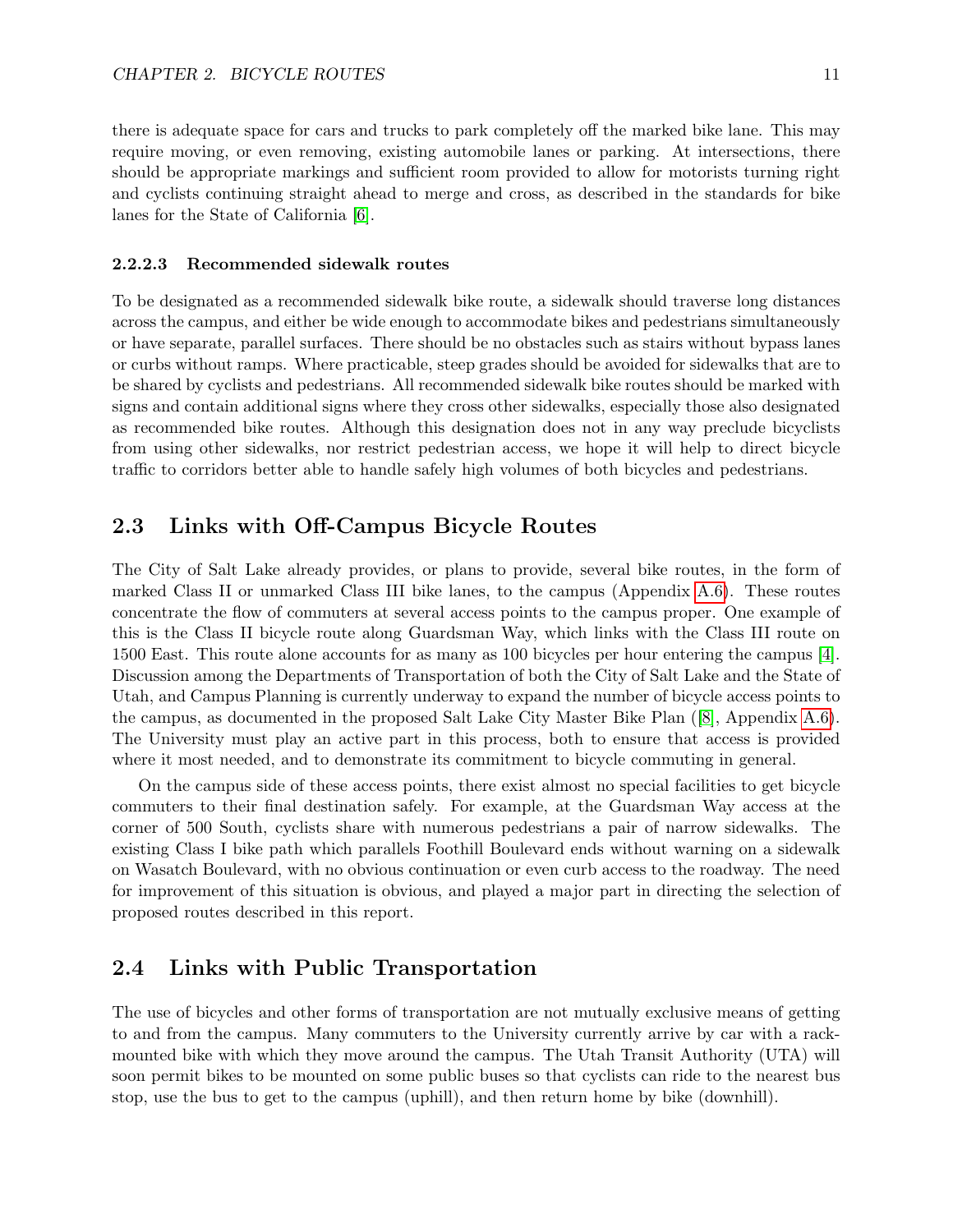We strongly encourage such mixed modes of transport, especially if cars are being parked in peripheral lots, or, better still, off the campus entirely. Any further stratification of parking permits (and costs) should support this mode of commuting. The use of bikes on buses (or an eventual light rail system) should be seen as a "match made in heaven" since it permits even more people to leave their cars at home and still achieve efficient commute times.

#### <span id="page-11-0"></span>2.5 Route Recommendations

In order to present the route configuration we propose for the University, we have divided the campus into several regions and will treat each in a separate section below. Figure [2.1](#page-11-1) contains a schematic representation of the different regions on and around the campus and how we seek to connect them. We look at routes within each region, but also, perhaps even more important since it reflects one of cyclists' most often reported needs, we suggest how to link different regions. The remainder of this chapter is divided into sections, each of which deals with one of these specific regions, its present status, and which improvements we feel are most appropriate.



<span id="page-11-1"></span>Figure 2.1: A schematic representation of the different areas on and around the campus that we wish to connect with bicycle routes.

Many of the suggestions for improvements to the links to/from the lower campus involve roads that are under either City or State jurisdiction and hence require the active participation of both entities. It is our perception that in the past cooperation between different branches of government with the University has been less productive than it could be. To improve this situation, which will be of benefit not only to bicycle interests, we would like to repeat a suggestion made by our predecessors, the Bicycle Access Committee [\[1\]](#page-36-0), that regular meetings among University, State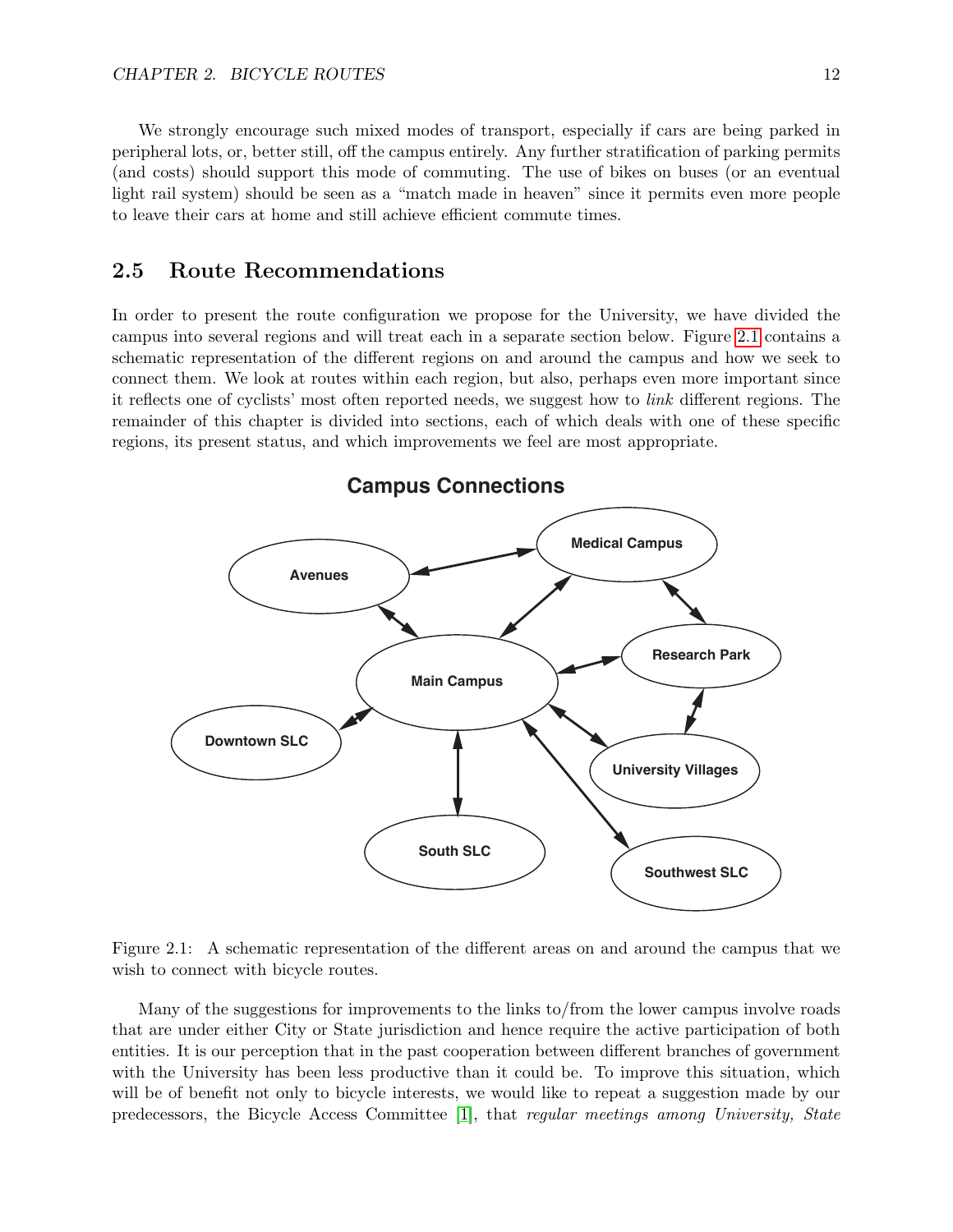and City officials, at least at the level of Planning and Transport Divisions, be instituted. In fact, such meetings have recently (summer of 1992) begun to occur and have already produced tangible results. We recommend that this process be formalized and supported by the University Planning Dept. and Administration.

#### <span id="page-12-0"></span>2.5.1 Upper (medical) campus

#### 2.5.1.1 Present situation

Within the region: We have defined the upper campus to begin at Wasatch Drive and extend eastward to include the golf course, the Broadcast Center (under construction), the Medical Center, with associated research departments, and the University Student Apartments (USA) in the Medical Towers. There are no designated bicycle routes in this part of the campus so cyclists either share the roads with motorists, or use sidewalks. The west side of the north end of Medical Drive has a shoulder which is wide enough for bicycles, but this disappears about 100 yards north of the intersection with Medical Drive South. A great portion of the commuter traffic to this area is associated with employees or medical students and hence follows a stable pattern of arrival in the morning, leaving a bike parked in a single location for the day, and departing the campus later in the day.

Links: The state of the links between the lower and upper parts of the campus was identified as a significant problem in the campus bicycle survey, especially for those who work or attend classes in the medical schools or departments (see Appendix [A.4\)](#page-35-0). At present, there are three possible routes between the upper and lower sections of the campus, each of which has limitations for cyclist and pedestrian use.

- Wasatch Drive to Medical Drive: This route is probably the most popular one for motorized commuters since it carries traffic from both South Campus Drive and Foothill Boulevard via Wasatch Drive. One of the critical locations on this route for cyclists is the very narrow ramp leading from Wasatch Drive up to Medical Drive, which has been further compromised by recent repaving that has left the curbside several inches lower than the main asphalt surface. There are no sidewalks along this route, which makes it virtually inaccessible to pedestrians.
- Sidewalk from Wasatch to Medical Drive: This sidewalk leading through the golf course, beside the new Eccles Broadcasting Center, serves as the major access route for cyclists and pedestrians to/from the upper campus. Together with the complications which arise from the shared use of a rather narrow sidewalk, the utility of this link is hampered at the west (lower) end by an unregulated pedestrian crosswalk on Wasatch Drive, and at the east (upper) end by a difficult intersection at Medical Drive.
- North Campus Drive: This route provides motorized access from the Avenues, Federal Heights, and for a good deal of the downtown traffic, via 100, 200, and 300 South. It is singularly unattractive to cyclists and pedestrians due to its lack of sidewalks or bike lanes, its steep incline, and its limited lane width. This route is probably used more frequently by cyclists in the downhill (westerly) direction because bicycles can better flow with motorized traffic at the higher speeds the descent permits.

There is one further route which links the upper and lower campus via roads through Fort Douglas, but this will be discussed in the section dealing with links to and from Research Park (section [2.5.3\)](#page-19-0).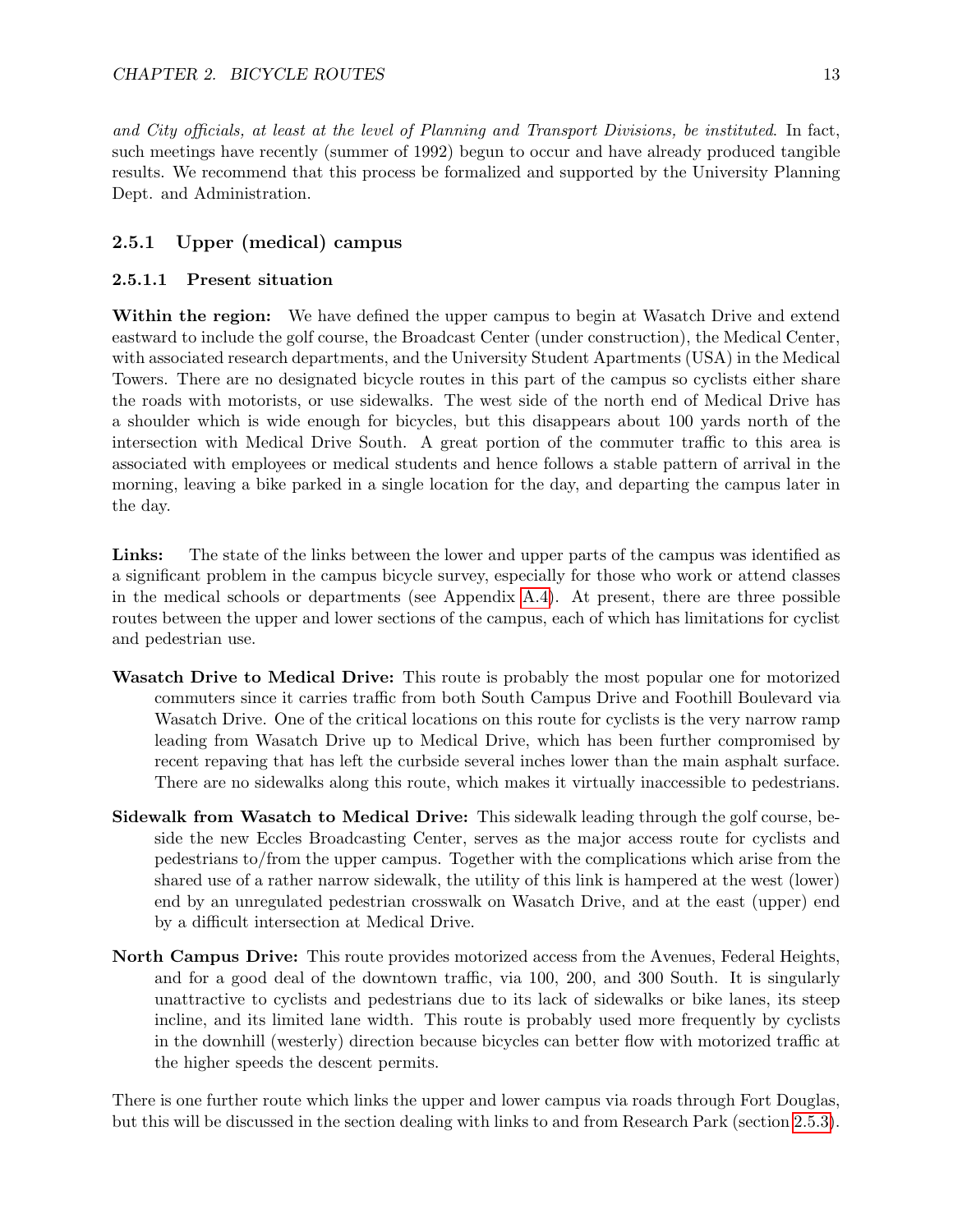Another major source of bicycle traffic is the Avenues area. To access the upper campus from the Avenues involves either taking an off-road route high above the University, dropping down to Wasatch Drive or below, or carrying the bicycle across one of two very busy and unmarked crossings along North Campus Drive. Exiting the upper campus at the level of Medical Drive does allow legal turning access to either Federal Heights Drive or Penrose Drive, but any other route again requires either leaving the road or navigating a dangerous crossing of solid meridians.

#### 2.5.1.2 Proposed improvements

Within the region: The most important artery through the upper campus is without doubt Medical Drive. Therefore, we recommend the following:

- 1. The speed limit on Medical Drive should be reduced to 30 m.p.h.
- 2. A class II bike lane should be implemented on both sides of Medical Drive from at least North Campus Drive to the intersection with Medical Drive South.

Within the upper campus area, the most pressing problem is without doubt the intersection of Medical Drive, Medical Drive South and 1900 East. However, since this intersection also plays a crucial part in the links to and from the upper campus, improvements are described in the next paragraph.

Links: As a general rule, all Class 1 bike routes or recommended sidewalk routes which are constructed or modified for use in linking the upper and lower campus should be made wide enough to handle the anticipated level of both cyclist and pedestrian traffic. This is especially important because of the wide disparity in potential speeds between uphill and downhill bicycle traffic in this part of the campus. There must be space enough for cyclists in the uphill direction to walk their bike, and be passed easily by riders in both directions, without endangering the pedestrian traffic. Where possible, pedestrian and cycle traffic should be separated in dedicated lanes.

The most suitable place for links between the upper and lower parts of the campus is through the golf course and Fort Douglas. We foresee the eventual existence of three such routes:

- Southern Link Path This route already partially exists, although widening of the surface is necessary, in the sidewalk that runs by the Eccles Broadcast Center. The west end to this path has recently been incorporated into the driveway of the Broadcast Center, a situation which must be watched for potential safety problems once the building is in operation.
- Northern Link Path We propose a second, northern, path, in the form of a Class I bike route, which would run from the intersection of Federal Way and Wasatch Drive, east through the golf course to the entrance to Primary Childrens' Hospital. This route would mesh well with the proposed conversion of Federal Way to a pedestrian mall and we strongly recommend that a separate (Class I) bicycle lane be incorporated into the design of the Federal Way mall.
- Fort Douglas Link Such a route would provide access from the southwest corner of the campus to the medical campus and is described in more detail in section [2.5.3](#page-19-0)

Figure [2.2](#page-14-0) shows a sketch of the two routes through the golf course, with the proposed pedestrian/cyclist activated semaphore on Wasatch drive and the Class II routes on the roads.

In order for these links to be used safely by pedestrians and cyclists, access to the routes must be improved. We recommend the following specific measures to this end: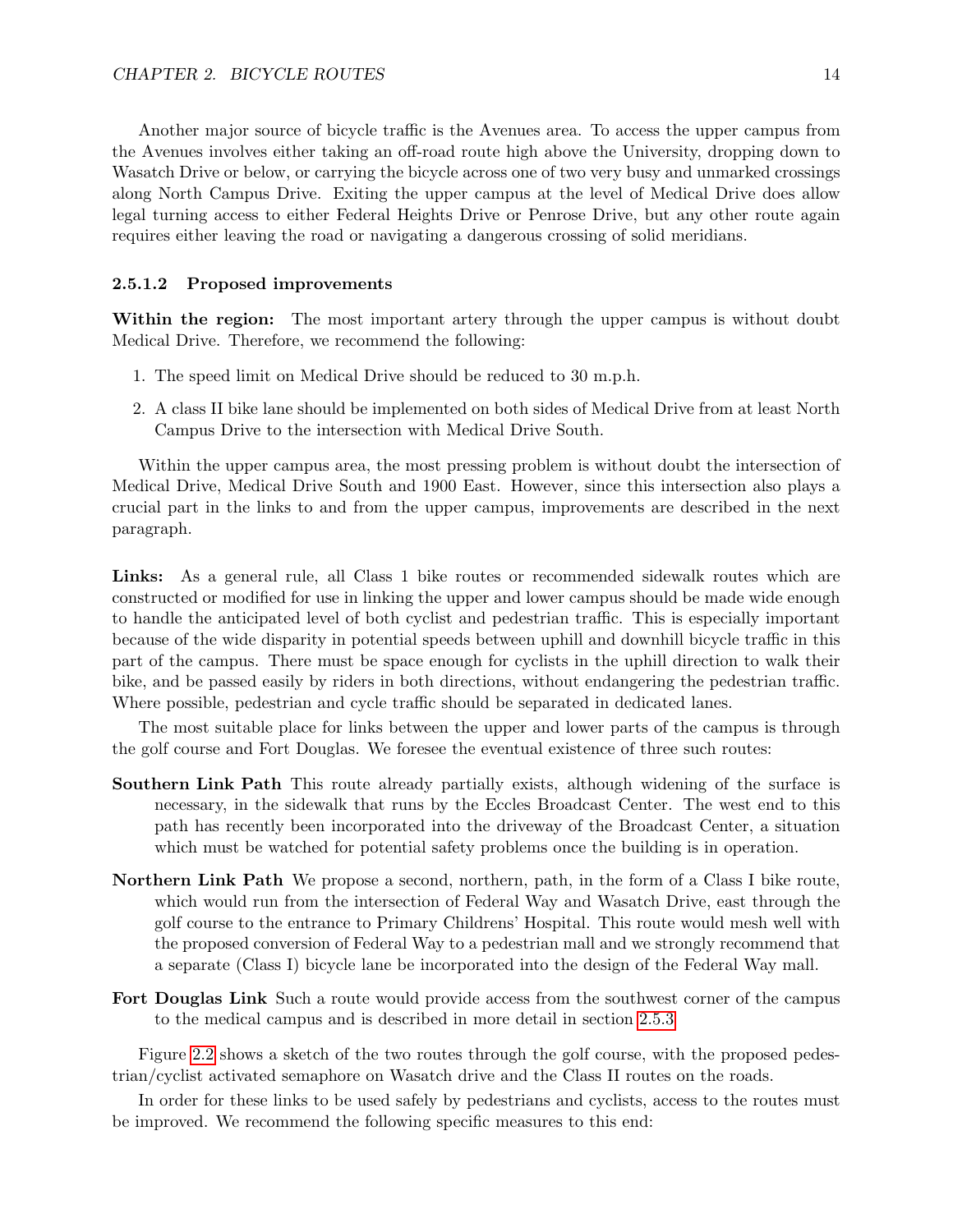

#### **Medical Campus Connections**

<span id="page-14-0"></span>Figure 2.2: A sketch of the links between the lower and medical sections of the campus, together with the proposed Class II bike lanes and pedestrian/cyclists activated semaphore on Wasatch Drive.

- 1. The speed limit along Wasatch Drive and Medical Drive be reduced to 30 m.p.h. along their entire lengths.
- 2. A Class II bicycle lane be established in both directions on Wasatch Drive between South Campus Drive and North Campus Drive.
- 3. The intersection at Medical Drive and 1900 East is a major hub for the medical campus and while its current level of complexity is intimidating, it fails to meet even the basic the needs of pedestrian, handicapped, or bicycle access and requires close examination and improvement.
- 4. A Class I bike lane and sidewalk be installed on the south side of Medical Drive where it leaves Wasatch and climbs toward the upper campus. This route should bypass the intersection with 1900 East and provide access for cyclists heading to either 1900 East or Medical Drive South.
- 5. Pedestrian/cyclist semaphore be installed at the junction of the Southern Link Path with Wasatch Drive. These lights would be controlled by those wishing to cross, and could perhaps be programmed to flash amber during anticipated high-use periods.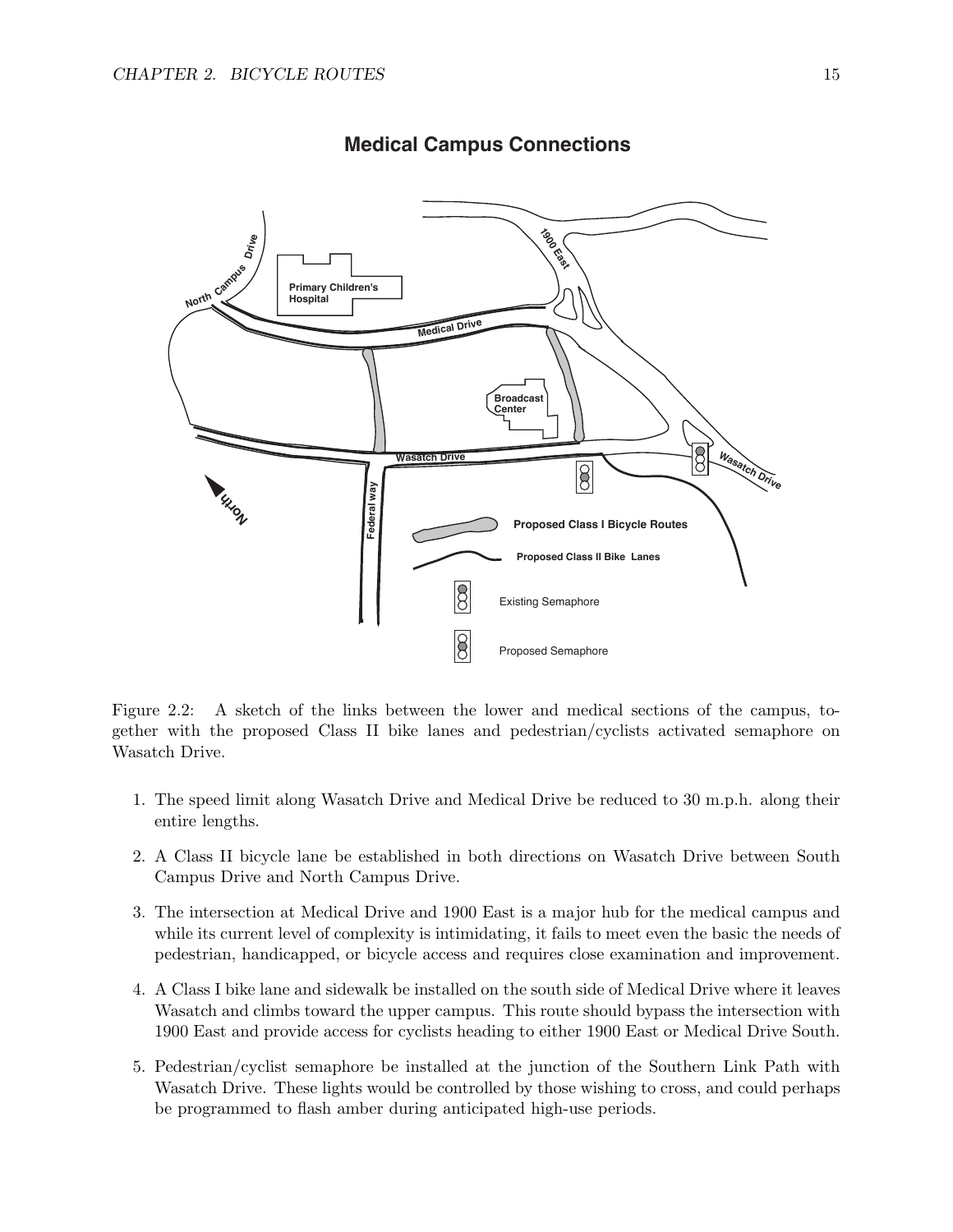- 6. A similar semaphore be installed on Medical Drive at Primary Children's Hospital where the proposed Northern Link Path meets Medical Drive. Suitable crosswalks and breaks in the median should also be constructed at this location.
- 7. A Class I bike lane be constructed which would provide access to Ballif Road (and eventually South Campus Mall) from the southern link without having to enter the Van Cott Hall parking lot. This route could parallel the existing sidewalk, but be sloped more gradually and meet Ballif Road beyond the first curve.
- 8. A break in the pavement that would allow cyclists to cross North Campus Drive at Wasatch Drive (and Penrose Drive) be constructed and provided with cyclist/pedestrian controlled semaphore.
- 9. Prior to its eventual conversion to a pedestrian mall, Federal Way should be converted from three automobile lanes to two automobile and two bike lanes.

#### <span id="page-15-0"></span>2.5.2 Lower campus

#### 2.5.2.1 Present situation

We have defined the lower campus of the University to be the region west and north of Wasatch Drive, east of 1300 East and south of North Campus Drive. This area probably sees the most traffic, certainly the most student traffic, of any part of the campus and a good portion of this traffic is bicycle and pedestrian. Due to this high density of travellers and destinations, this is also perhaps the most difficult area to manage, as cyclist and pedestrian meet each other in large numbers on the limited sidewalk space, with divergent destinations. Traffic patterns differ from those in the upper campus, with frequent movement of bicycles from building to building as students change classes, or visit the library and the Olpin Union.

Links: There are several important access routes used by cyclists to enter and leave the lower campus, besides those discussed in other sections of this report. The most heavily used is certainly the intersection at Guardsman Way and 500 South, where some 100 cyclists per hour were counted ([\[3\]](#page-36-2), Appendix [A.5\)](#page-35-1). The design of this intersection and the light change pattern that is implemented there seem to conspire to encourage certain dangerous cycling practices  $(e,q)$ , riding against the flow of traffic in a southerly direction on the east side of Guardsman Way). This intersection is also heavily used by pedestrians and cyclists who leave their cars in the Guardsman parking lot [\[3\]](#page-36-2), as well as commuters from the West Village of University Student Apartments.

Another major feeder road to the lower campus is University Street. Despite its present Class III bike route status, this road remains very busy with limited space for cyclists to maneuver. Hence, many cyclists leave this road and enter the campus as soon as possible, to continue their north/south journey via sidewalks. This street is a perfect example of what could be gained by establishing safe bike lanes so that cyclists would complete more of their journey on the road and not the sidewalks of the campus. As part of the City Development Block Grant program for 1993, funding is being sought by representative of the Mayor's Bicycle Advisory Committee to finance a conversion and extension of a Class II bicycle route on this street.

Access to the campus via 400 South is currently problematic because of the difficulty of getting from the right-hand (south) lane of 400 South across the road and into the campus before entering the tunnel at Rice Stadium. A bike ride through the tunnel in its current state is a harrowing experience for the cyclist because visibility is poor, lanes narrow, and the road curving.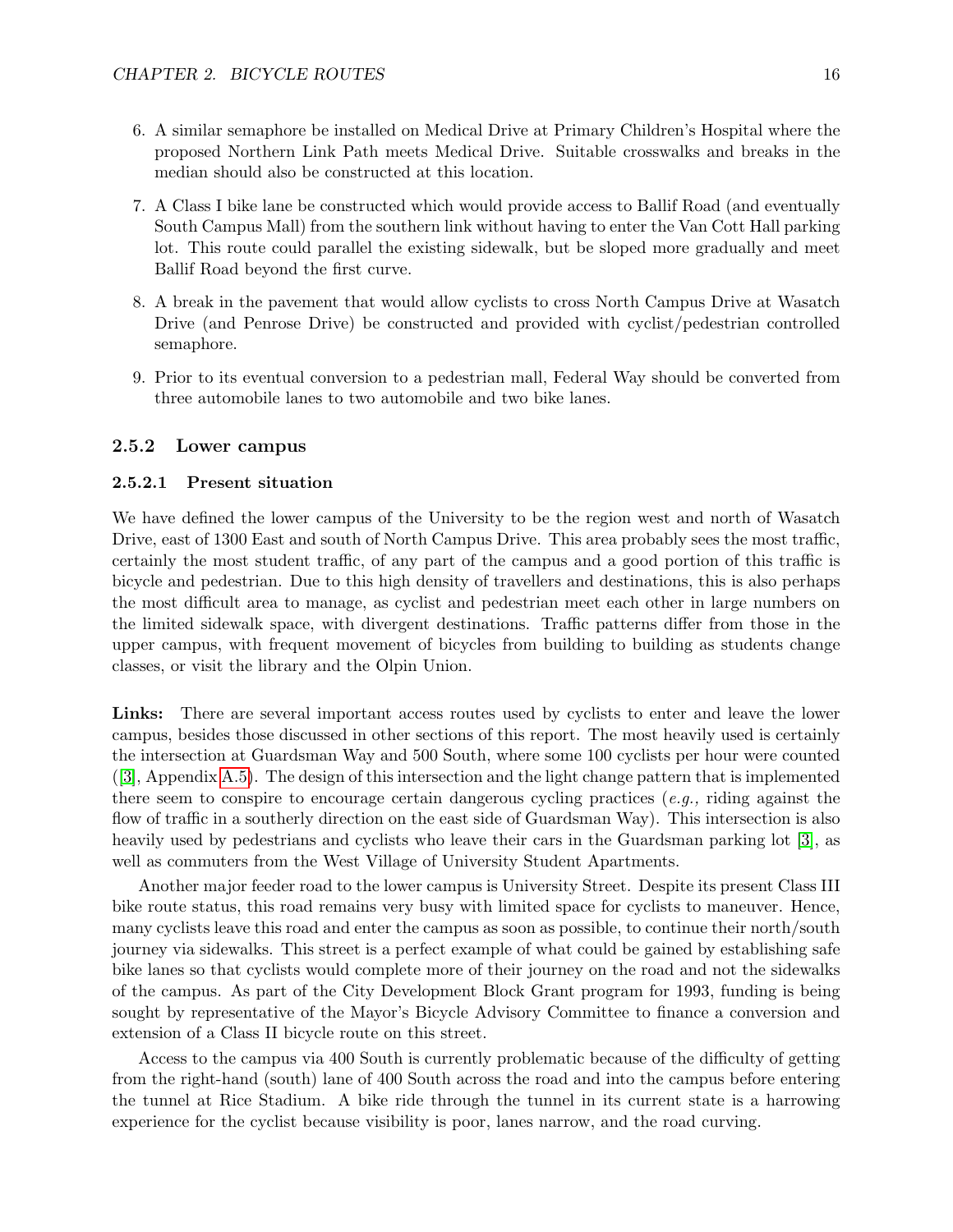For commuters approaching from north of the University, the situation is particularly difficult when attempting to cross 100 South/North Campus Drive. There are presently no signals to stop traffic along the entire northern boundary of the campus, hence no safe crossing possible for cyclists and pedestrians during rush hours.

#### 2.5.2.2 Recommended improvements

This core of the lower campus area has been the target of several studies and a survey performed by students of the 1992 Civil Engineering 572 class (see Appendix [A.5\)](#page-35-1). There have been several different strategies suggested for improvement of bicycle facilities in this part of the campus, including: designation of certain sidewalks for the exclusive use of cyclists; division of existing sidewalks into bicycle and pedestrian sections, indicated by paint striping or signs, sometimes with widening of present sidewalks; restrictions on riding within the central portion of the lower campus for some part of the day; construction of several dedicated Class I bike paths to cross the campus.

Based on the studies and surveys carried out, and our own observations of this and other comparable universities, we feel that a combination of the above list of strategies, in modified form, would be the best solution. We agree with many respondents to the survey that any approach should contain a significant education component and that regulation be applied only when problems persist (see Chapter [5\)](#page-30-0). For example, on the shared sidewalks, at present neither cyclists nor pedestrian really know where they are expected to be and some clear 'rules of the sidewalk' must be made public. We suggest that sidewalk users operate under a "keep right" policy, with the slower traffic (pedestrians) to the outside and the faster (cyclists) near the middle, much like multi-lane highways work.

We do not believe that significantly restricting either cyclist or pedestrians to particular routes will work in the congested core of the lower campus. We feel that by providing better, safer bicycle access to buildings via the roadways that already exist, we can reduce the pressure of large number of cyclists on the sidewalks. Cyclists will take a longer route if they can ride it safely at higher speeds than the sidewalks allow. In matters of right-of-way, there should be no question that the pedestrian is to have highest priority, and that cyclists are to yield and adjust their speed and behavior according to traffic levels.

At particularly busy times (e.g., during morning class changes), there are limited parts of the campus that could be designated as "dismount zones", in which cyclists would only be allowed if they walk their bicycles. Such areas should generate enough pedestrian traffic to warrant such treatment, and should offer alternate bypass routes to cyclists, e.g., the plaza east of the Marriott Library. During less-critical times of day, these same zones could revert to a "caution zones" status, with restricted speed limits and warnings to cyclists to be particularly careful. We do not recommend implementation of such a measure at this time but see it as a possible solution to congestion problems should they become otherwise unmanageable.

We also encourage the designation of certain sidewalks as "recommended sidewalk bike routes", which will be marked by signs and highlighted in a campus bicycle map. Such a designation should not restrict pedestrian traffic, but simply indicate that because of their advantageous size and design, these sidewalks are particularly well suited to mixed bicycle/foot traffic (see Section [2.2.2.3](#page-10-2) for details of this designation).

Figure [2.3](#page-17-0) describes a few of the improvements we suggest for the South Campus Drive area of the lower campus. A list of specific recommendations for improvements in the lower campus area includes the following: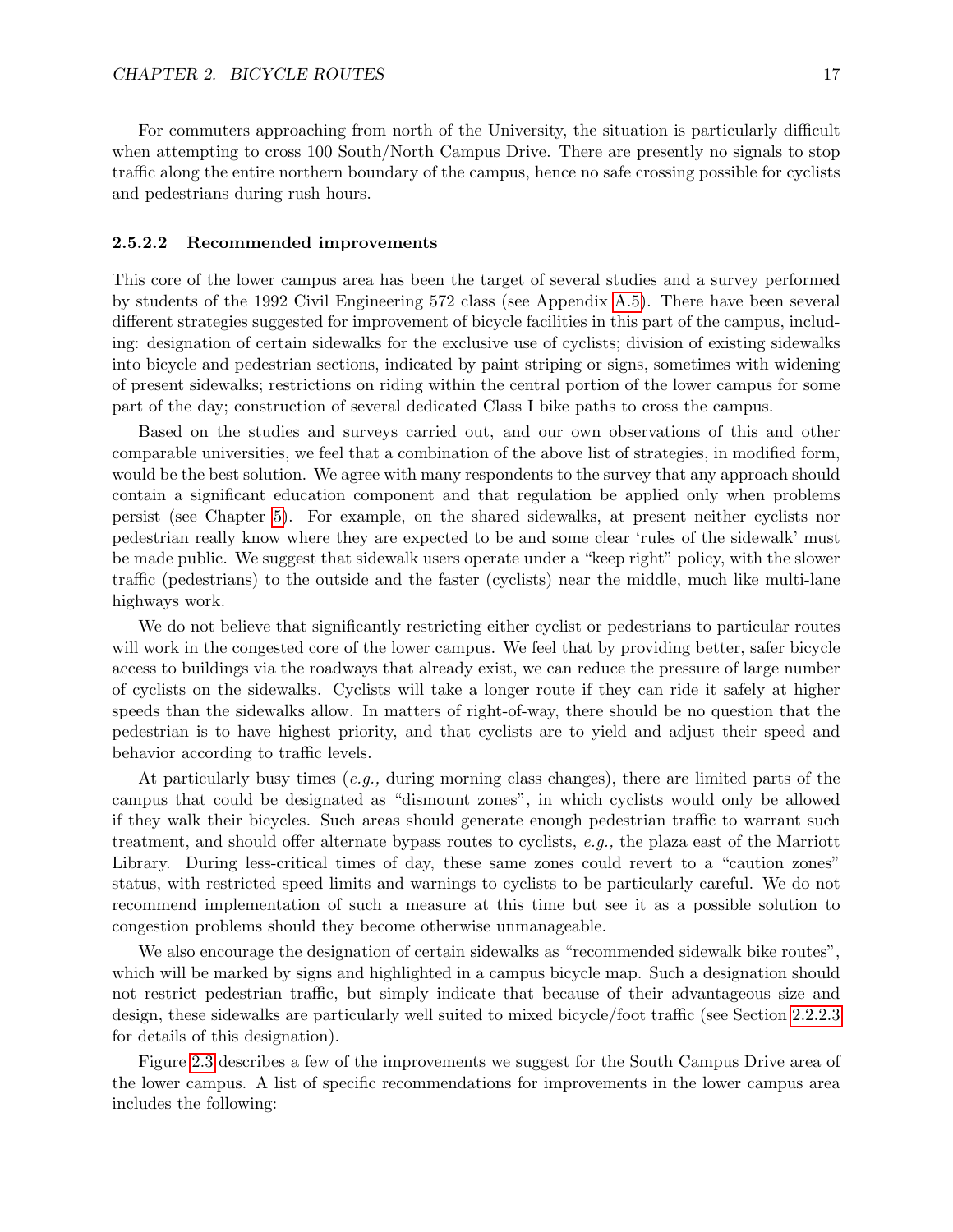

<span id="page-17-0"></span>Figure 2.3: A sketch of the South Campus Drive area, including the proposed improvements in Class I and II bike routes and additional semaphore.

- 1. Continue to allow access by both cyclists and pedestrians to all sidewalks.
- 2. Aggressively educate users in the behavior expected of them when using the sidewalks (see Chapter [5\)](#page-30-0)
- 3. Designate as recommended sidewalk routes the following:
	- (a) the sidewalks which runs from Merrill Engineering Building, between Student Services and the Union to the Marriott Library Plaza, and then on by the School of Architecture to the intersection with South Campus Drive.
	- (b) South Campus Mall
- 4. Add Class II bike routes to all roads through the campus.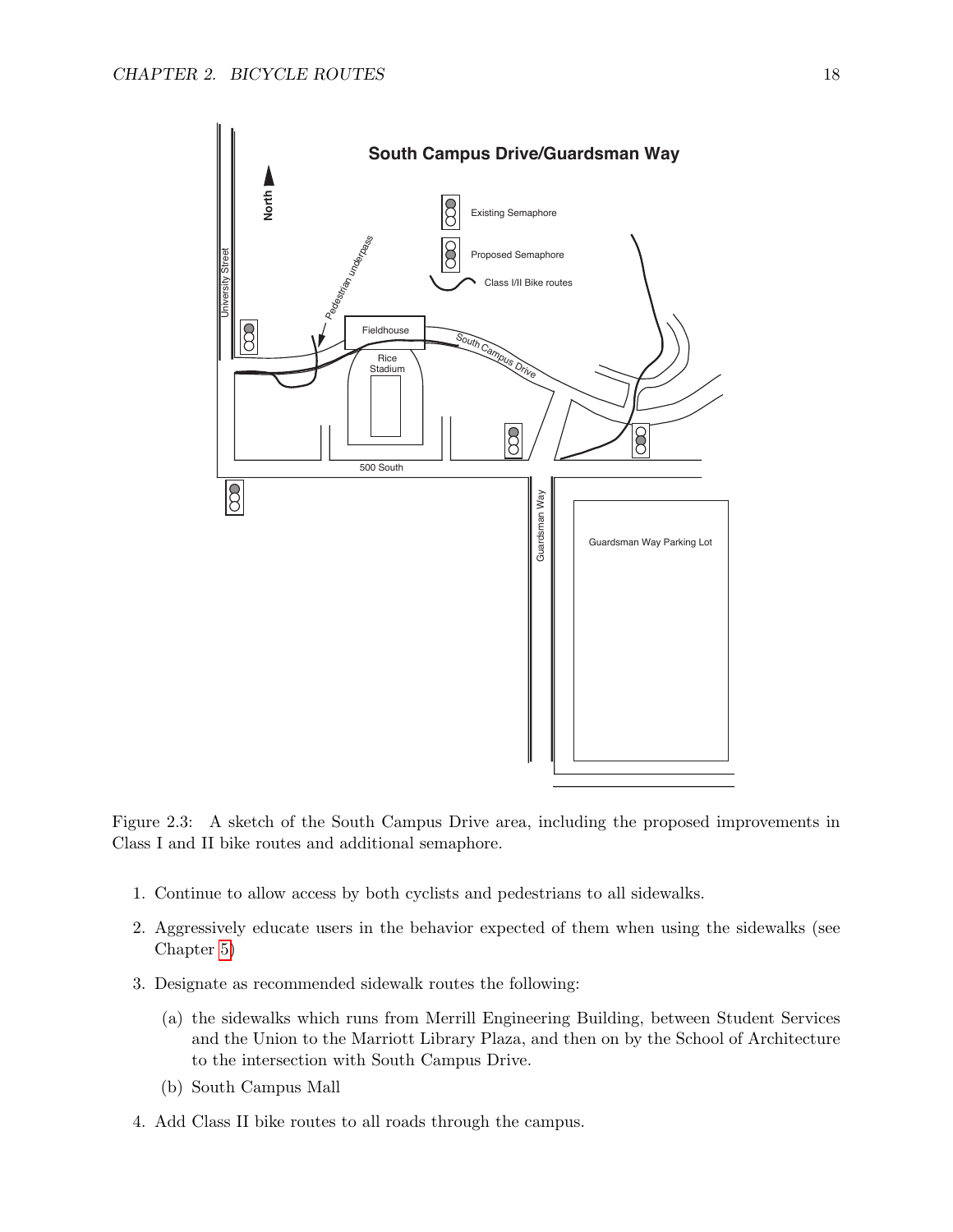5. Reduce the speed limit on smaller roads through the University to 20 mph.

Links: Below are the specific suggestions relating to linkage to/from the lower campus, organized according to the area these links could serve.

Regarding the intersection at Guardsman Way and 500 South, we propose the following changes:

- 1. Widen both of the sidewalks leading from the northeast corner of the intersection to South Campus Drive and designate one for cyclists, the other for pedestrians.
- 2. Add a pedestrian/cyclist activated semaphore where these sidewalks cross South Campus Drive
- 3. Implement a no-car segment in the light cycle of the intersection so that cyclists and pedestrians can cross diagonally and safely reach the appropriate lane when they leave the intersection.
- 4. Add a Class II bike lane on Campus Center Drive where it enters the Guardsman Way/500 South intersection so that cyclists can line up to proceed straight across 500 South and not be threatened by right-turning cars.
- 5. Strictly enforce the laws which forbid parking on the Guardsman Way Class II bike lanes, especially during events at Rice Stadium and the Huntsman Center.
- 6. On the east side of Guardsman Way, either level and widen, or remove the existing unregulated parking spots. Cars are currently wedged into the spots on a steep incline which allows only poor visibility of passing cyclist in the bicycle lane.

For the west access to the campus, we recommend:

- 1. Constructing a Class II bike lane on University Street by restricting parking on the west side of the street (currently under application through City Development Block Grant program).
- 2. Providing bicycle access from South Campus Drive to the underground pedestrian tunnel from Rice Stadium parking to the plaza in front of the Einar Neilson Fieldhouse.
- 3. Converting the sidewalk that passes under the Rice Stadium tunnel (currently unused since pedestrian traffic is forbidden), into a class Class I bike lane along the south (climbing) side of the tunnel.
- 4. Adding Class II bike lanes on the south side of South Campus Drive from the intersection with University Street to the tunnel bike lane, then beyond the tunnel to the bus shelter.

For access from the north, we recommend the following:

- 1. Construction of a semaphore at North Campus Drive and South Wolcott Street.
- 2. Restriction of speed on North Campus Drive to 30 mph.

For commuters approaching the University from the VA Hospital and Foothill Boulevard we recommend the following: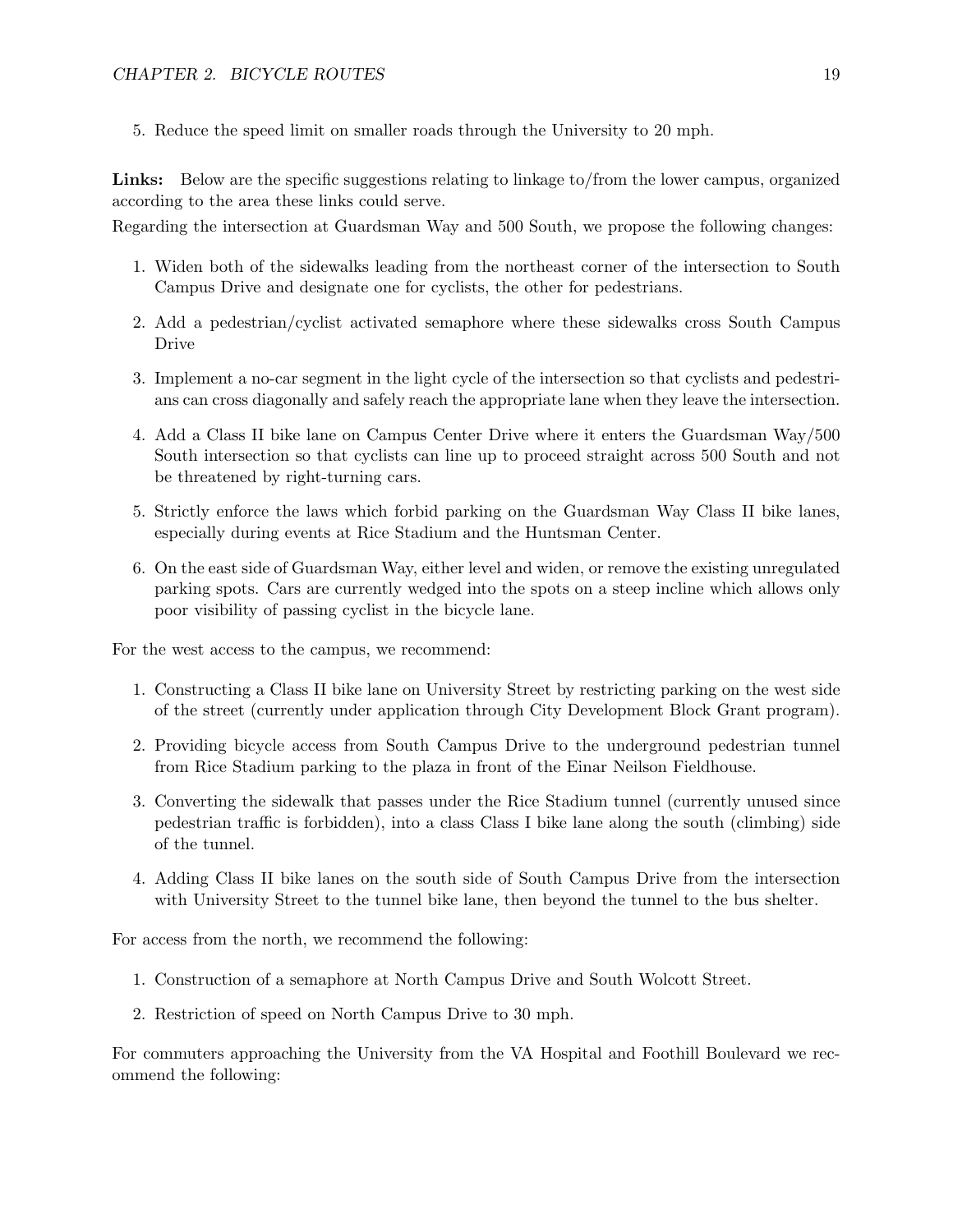- 1. Construct sidewalks and semaphore at the corner of Foothill Boulevard and Wasatch Drive. Cyclists should be able to ride on the northwest side of this intersection to the entrance of the Wasatch Clinics in order to access the campus through the parking lots southwest of South Campus Drive. This recommendation is currently under discussion by a University/City/State committee which has met informally to discuss joint projects of this nature. At present, it would appear that is the University is willing to construct the necessary sidewalks, the State will alter the intersection as required.
- 2. At the semaphore, provide access for cyclists on the Class I bike lane to cross Wasatch at the intersection with Foothill and join the sidewalk described above.
- 3. Continue the Class I bike lane parallel to Foothill Boulevard further up Wasatch Drive and provide for smooth transition to a Class II bike lane that should run the rest of the way up Wasatch Drive to the entrance to Fort Douglas.
- 4. Construct a pedestrian/cyclist semaphore on South Campus Drive at 1820 East.

#### <span id="page-19-0"></span>2.5.3 Research Park and Fort Douglas

#### 2.5.3.1 Present situation

University Research Park (URP) is not only home to many university-related industries, it also includes the East Village of University Student Housing and its 322 one-, two-, and three-bedroom units. If just one person from each apartment in the East Village were to use a bicycle to commute the 1–2 km to the campus, this would represent a 35% increase in bicycle traffic over current levels and achieve one-third of our goal of increasing bicycle use from 3 to 6 percent of the university community. Hence we feel that special consideration be given to the bicycle facilities that link all parts of the University Student Housing system to the campus (see section [2.5.4\)](#page-21-0).

Within the region: The chief problems with cycling in URP are the level of motorized traffic during peak periods and the lack of any bicycle lanes or shoulders. Corners and crossings are designed for unimpeded flow of automobile traffic and the typical flow patterns are often intimidating and unsafe for cyclists. This is most acute at the corner of Arapeen Drive and Colorow Way, in cases where motorists swing right, up the hill, while cyclists attempt to continue straight along Arapeen towards the University Park Hotel and the the path which leads to Fort Douglas. Once they reach the three-way intersection at Arapeen and Wakara Way, cyclists are faced with further obstacles as they negotiate the crossing to the path since the exit/entrance ramp to the Park Hotel forms an unregulated fourth street with the cyclists destination unclear to motorists.

Fort Douglas currently provides excellent conditions for cycling with numerous, lightly used roads and low speed limits. Unfortunately, there are only three locations where openings in the fence allow even pedestrian access to Fort Douglas (Main entrance at South Campus and Wasatch Drives, East entrance near the Red Butte Gardens, and the South Entrance via Chipeta Way/Connor Road in URP).

Links: Bicycle links between the University Research Park and the University of Utah can be characterized as potentially excellent with some relatively minor improvements in maintenance, signs, and publicity. Besides serving the residents of the East Village, the URP can also serve as a useful access route for bicycle commuters approaching from southeastern parts of the city, via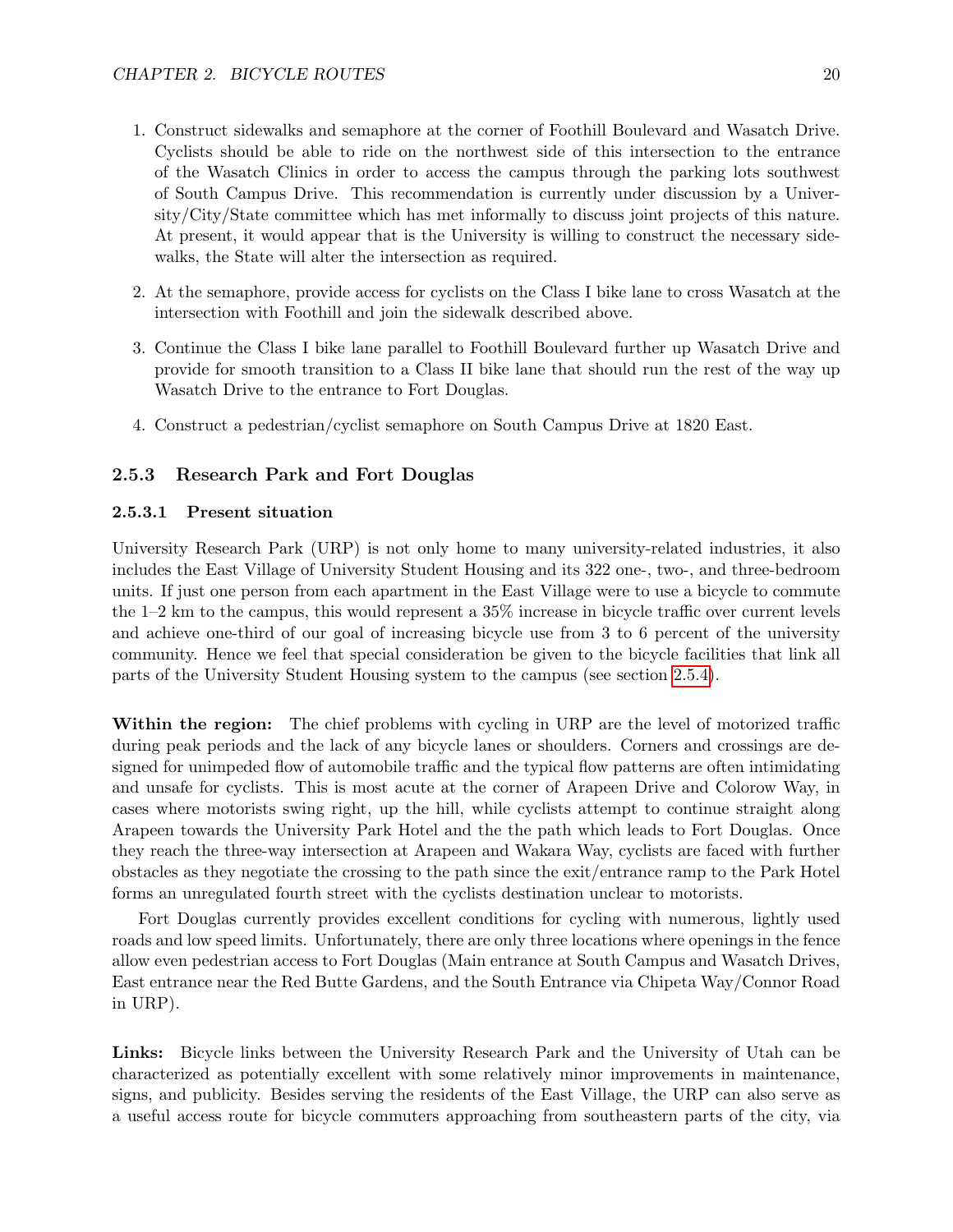Sunnyside Avenue. While there are no bike routes at present in the URP proper, a narrow, but frequently used path exists beside the Park Hotel leading to Fort Douglas. Fort Douglas (and Red Butte Arboretum and the upper campus) can also be reached by bike via the upper roads of URP by traversing gates on the extension of Chipeta Way and Connor Road. Access to Fort Douglas is more difficult than it should be — even a specially installed bicycle gate at the north side of Fort Douglas near the Skaggs Hall parking lot is permanently locked. The potential for useful links through Fort Douglas is immense given its strategic location between upper and lower campus and between URP and the University.

#### 2.5.3.2 Recommended improvements

The following changes would greatly improve access by cyclists and pedestrians to/from the University Research Park, Fort Douglas, and the University East Village:

- 1. Within Research Park, in the short term, measures should be taken to temper the speed and flow of the motorized traffic. These include stop signs at the corner of Arapeen Drive and Colorow Way and a 3-way stop at the corner of Arapeen Drive and Wakara Way (especially important to gain access to the path beside the Park Hotel).
- 2. In the long term, through either increased road width or (preferably) reduction in meridian width, add Class II bike lanes along both sides of all roadways in URP.
- 3. All further road construction or alteration should automatically include provisions for bicycle paths. Such provisions are always easier to incorporate and finance when planned into the project from the start.
- 4. Install a Class II bike route through Fort Douglas from the north end of the Park Hotel path to the intersection of South Campus Drive and Wasatch Drive. At the moment, this route is one-way but could easily support a Class II bike lane in both directions.
- 5. Upgrade the Park Hotel path to a Class I bike lane so that this route can support both bicycle and pedestrian traffic. Improvements required include widening and trimming to increase visibility, establishing adequate drainage at the lowest spot (water collection and freezing are hazards in winter) and lighting for evening use. Install signs directing cyclists to this route.
- 6. For the upper, eastern route through Fort Douglas (Conner Road), modify gates so that cyclists do not need to dismount to pass. There are presently three gates which can potentially bar a cyclist from entry, one of which is permanently closed. All of these should be mounted with a gap wide enough for bicycles.
- 7. Open the existing bicycle gate on the north side or Fort Douglas and install other, similar access gates along the west edge of Fort Douglas.
- 8. Improve lighting near all gates in and around Fort Douglas; they are now dangerously invisible at night.
- 9. Mark a Class II bike lane to direct cyclists from Wasatch Drive between South Campus Drive and Medical Drive up through Fort Douglas to the existing (locked) gate on the north side of the Fort.
- 10. Include bicycle routes in all future plans for the development of the Fort Douglas area.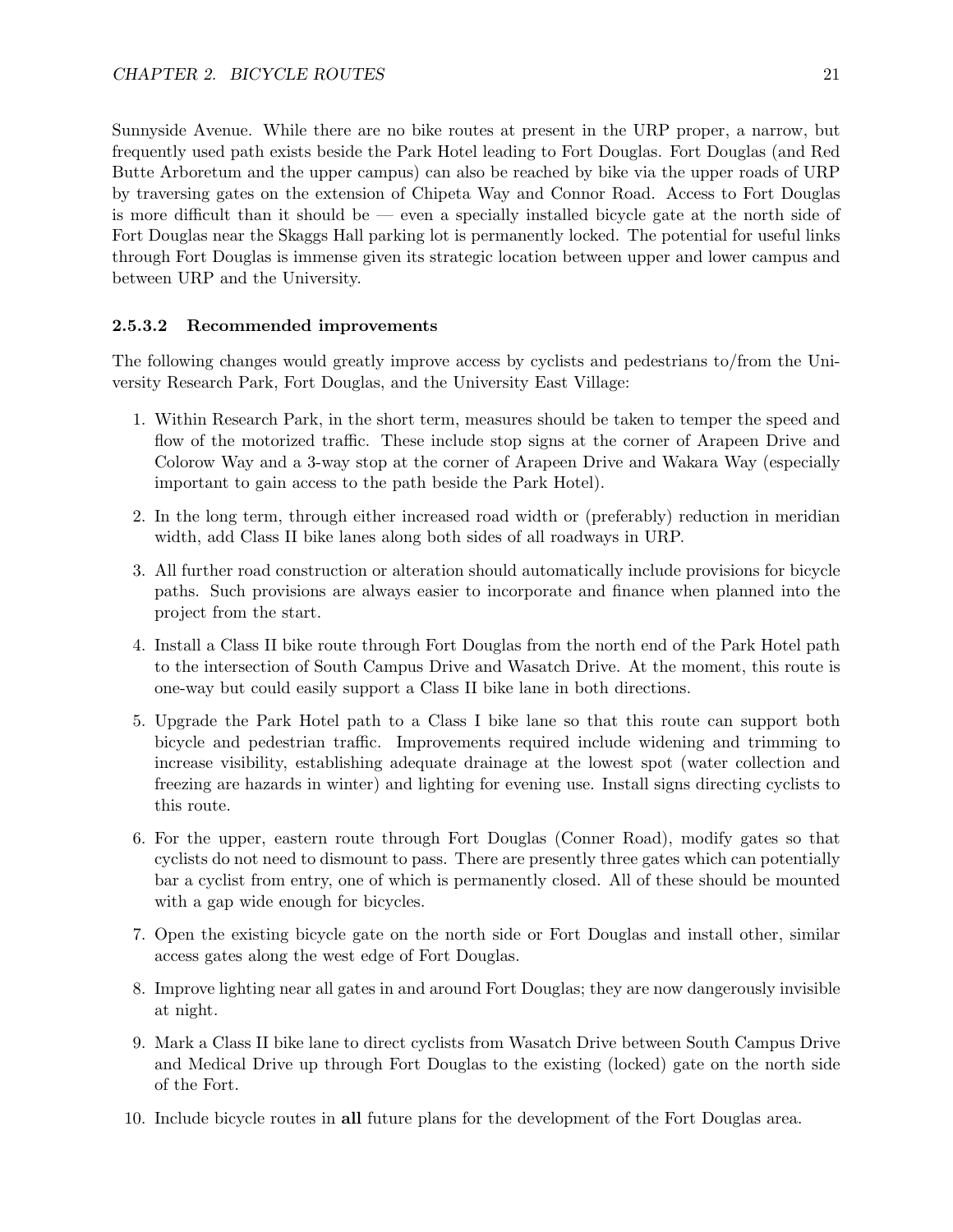#### <span id="page-21-0"></span>2.5.4 University Student Apartments

The University Student Apartments (USA) provide housing for students, faculty and staff of the University in three locations, all within easy cycling (even walking) distance of the University. The East Village, located near the south entrance to University Research Park, contains 322 units, the West Village, located between Sunnyside Avenue, Foothill Blvd, and the VA Hospital complex, contains 620, and the Medical Towers, located in the southeast corner of the upper campus, contains 151 units. With almost 1000 one-, two-, and three-bedroom apartments, each of which must be occupied by at least one regular campus commuter, there is immense potential for bicycle use among these residents. In fact, parking around the East and West Villages is currently a considerable problem, even though two parking spots are available for each apartment. We feel that the residents of the University Student Apartments should be seen as an especially important target group for any initiatives to shift commuter traffic from motorized to non-motorized means, a position that is strongly supported by both the administration and the elected Residents' Council of the USA.

#### 2.5.4.1 Present situation

The situations at the East Village and Medical Towers have been covered in sections [2.5.1](#page-12-0) and [2.5.3,](#page-19-0) respectively. The West Village is the largest of the three areas of USA and is also the only one with existing bicycle facilities. Cycling within the West Village is supported by the reduced speed limits and the recent installation of speed bumps. At present there exist a paved Class I route connecting the West Village with the Guardsman Way parking lot, as well as a second mixed Class I, II and III path from the north exit of the West Village into the V.A. Hospital grounds. The exit of the first route from the village is marked by a gate in order to keep small children from reaching Red Butte Creek, and the surface of the path is in disrepair. Unfortunately, the lack of controlled crossing along Foothill between Sunnyside and Guardsman Way precludes use of the second route to access the campus.

#### 2.5.4.2 Recommended improvements

For recommendations related to East Village and Medical Towers, see relevant section of this report. To improve usage of the routes leading from the West Village we recommend the following:

- 1. Improve surface, maintenance, lighting and signs of the bike route leading from the West Village to Guardsman parking lot. While USA requires that a barrier be maintained on this route for the safety of small children, some sort of automatic gate (spring-loaded closing) would be much more functional.
- 2. Extend the route from the edge of Guardsman parking lot to join with the Class II bike lane on Guardsman Way.
- 3. Provide a crossing from the V.A. Hospital across Foothill Boulevard to allow residents of the West Village to use the north bicycle route from the West Village. The best location for this would be at the intersection of Foothill Boulevard and Wasatch Drive. The design of the crossing should then incorporate the Class I bicycle route which runs parallel to Foothill Boulevard from Sunnyside to Wasatch Drive. See also section [2.5.2](#page-15-0) for more detail on this crossing.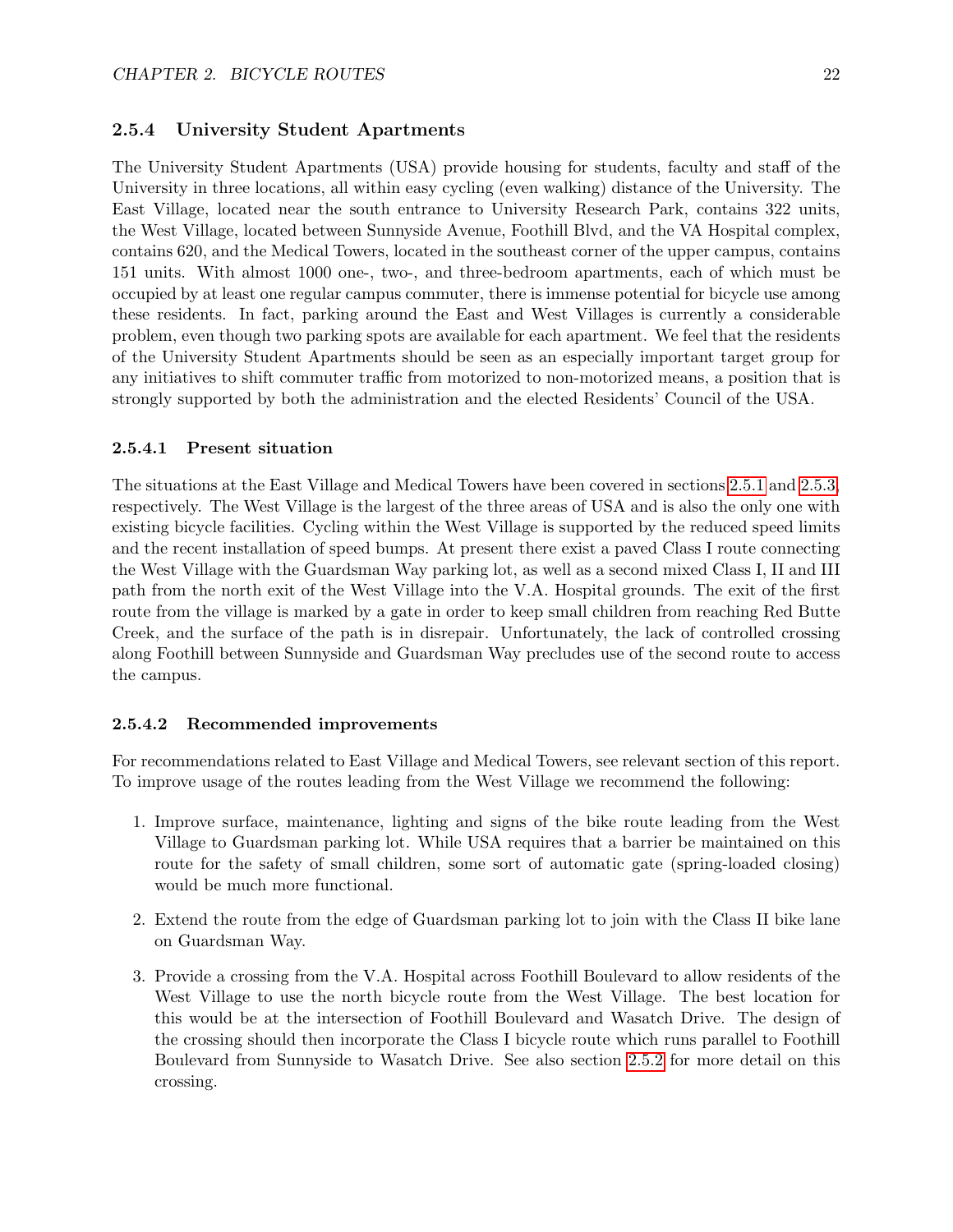#### 2.5.5 Bonneville Shoreline Trail

The focus of this report is undoubtedly on routes and facilities which will serve to improve bicycle commuting and has failed to include any discussion of recreational trail development. This reflects both our mandate and our priorities. Developments over the last months allow us to break this pattern for one specific project, the Bonneville Shoreline Trail.

The Bonneville Trail is a proposal for a Class I recreational trail that will eventually link Logan to Mona, spanning six counties, via a route along the historic shoreline of Lake Bonneville. The section of the trail which runs behind the University of Utah has been designated as the first segment to be acquired and developed and the University has recently agreed in principle to provide the necessary easements. Negotiations will soon begin as to the exact alignment of the trail.

This trail has immense potential as a recreational facility and will provide access to many areas currently unreachable along the East Bench of the Salt Lake Valley, forming a backbone for multiple use of the precious foothills of the Wasatch Front. If trail standards are brought to the level currently envisioned by trail supporters, this route will also be available to commuters and hence provide safe routes for cyclists and pedestrians from Federal Heights, the Avenues, and the Sunnyside/East Bench areas of the city.

We strongly support this development and recommend that the University consider rapid approval of the proposal and welcome it as both a recreational and commuter facility that has few equals in this country.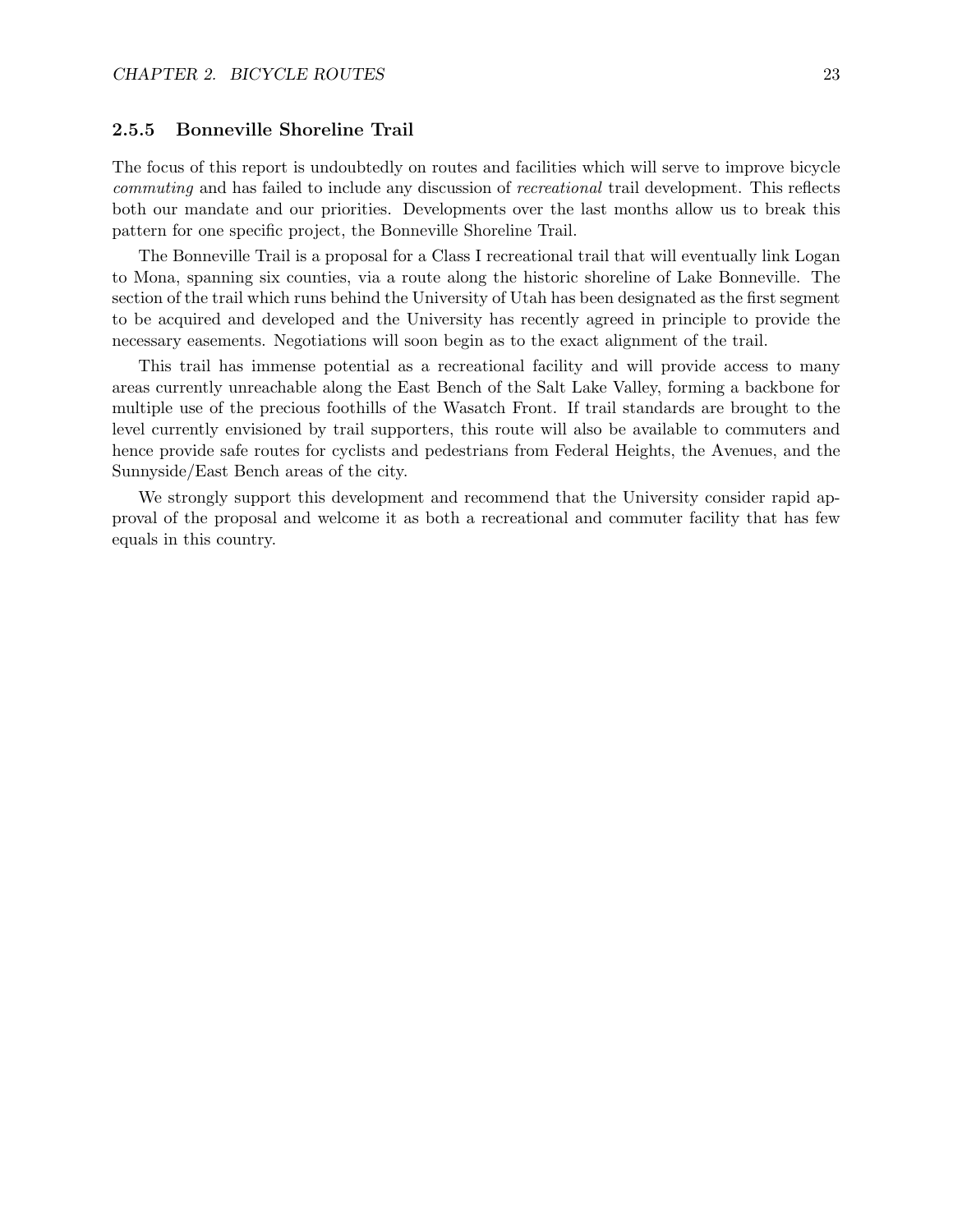# <span id="page-23-0"></span>Chapter 3

# Bicycle Security

#### <span id="page-23-1"></span>3.1 Bicycle Thefts

#### 3.1.1 Introduction

Bicycle theft is an ongoing problem on campus. During calendar year 1991, the University police investigated 83 stolen bicycle cases and recovered 16 bicycles (19%). During the first seven months of 1992, they investigated 55 stolen bicycle cases and recovered 15 bicycles (27%). The police were able to obtain serial numbers or other identifying numbers on two-thirds of the stolen bicycles and enter them on a national crime database system. Many of the bicycles had owner-applied social security numbers or city/county license number decals.

University police records state that 85% of the stolen bicycles were secured in some fashion; 33% by some form of cable lock, 28% by "U" lock, and 24% were secured in a locked room such as a dorm room, laundry room, or bicycle locker.

#### 3.1.2 Recommendations

It is the Campus Bicycle Committee's view that greater use of quality bicycle racks and lockers in conjunction with high security "U" locks offers the best option to reduce the bicycle theft problem. Bicycle licensing (registration) offers the best option for recovering a stolen bicycle. The availability of such locks is already widespread and any campus bicycle repair facility (see section [4.3\)](#page-28-1) should include "U" locks in their base inventory. As part of the bicycle education effort (see Chapter [5\)](#page-30-0) efforts should be made to inform campus cyclists of the risks and solutions.

#### <span id="page-23-2"></span>3.2 Bike Racks and Lockers

#### 3.2.1 Present status

Currently there are not enough bicycle racks and lockers on campus to accommodate the student, faculty, and staff demand. Several years ago the Director of Campus Planning made a decision to use the "ribbon rack" exclusively based on aesthetic, function, and cost factors. After a great deal of research and discussion the Bicycle Committee has agreed to support the ribbon rack decision with knowledge that there are better options from a function standpoint. The basic ribbon rack unit holds 4 or 5 bicycles.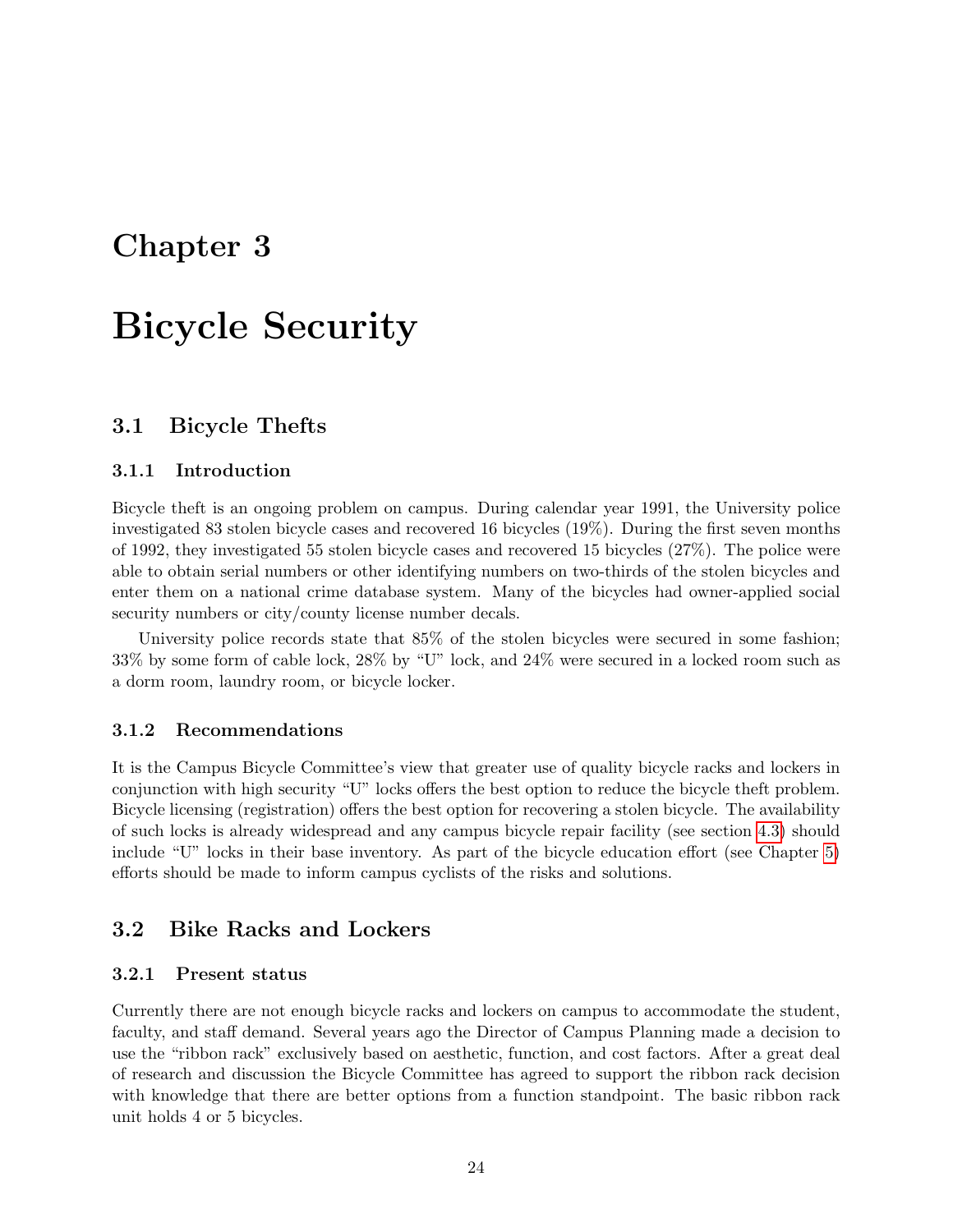There are 140 ribbon racks (enough for approximately 700 of the estimated 1100 current regular cyclists [\[2\]](#page-36-1)) at 53 locations throughout the campus. At present bicyclists are forced to use railings, trees, and parking meters to secure their bicycles. Harry Corsi of Campus Planning is currently coordinating the phased bicycle rack installation program. Phase V was cut from 80 to 26 ribbon racks due to Campus Planning priorities and funding allocation. The 26 new racks are to be installed before and during the Academic Year 1992/93. Approximately 400 more ribbon racks at a cost of approximately \$1,100 each are required on campus to provide adequate security for the expected level of bicycle usage. This will bring the capacity up to approximately 2500, enough for our stated goal of a doubling of bicycle use on campus.

Bicycle lockers are currently available for long-term rent at the University Hospital and University Dormitory area. For Dorm occupants and regular commuting bicyclists the bicycle locker offers distinct advantages over a bicycle rack.

#### 3.2.2 Recommendations

Only if there are adequate racks, at convenient locations, can members of the University be expected to commute by bicycle. Hence, we recommend the following:

- 1. the rack program be expanded drastically over current levels.
- 2. While we support the choice of the ribbon design as the standard rack for the campus, efforts should be undertaken to acquire a rack which has more space between the loops. This would permit more efficient filling of the racks. A further improvement would be to obtain racks which are covered with a plastic coating that protects the finish of attached bicycles. Such racks do exist already (see sample outside Salt Lake City Department of Transportation, 333 South 200 East)
- 3. Every effort should be made to reduce the cost of obtaining and installing such racks. One possible option is the use of bolt-mounted ribbon racks, which require only that anchors be installed, instead of the installation of a new concrete slab each time a rack is added.
- 4. The CBC, in coordination with Campus Planning and Parking Services, should study the possibility of greater availability, location, and rent structure of bicycle lockers.

#### <span id="page-24-0"></span>3.3 Bicycle Registration Plan

#### 3.3.1 Background

The Bicycle Committee supports the University Police position that a bicycle registration program will increase the likelihood that a stolen bicycle will be recovered. Discussions have taken place with Wayne Shepherd, Chief of University Police and ASUU representatives concerning mandatory registration of bicycles on campus. Since Salt Lake City Code 12.80.010 states

A. It is unlawful for any person to operate or ride a bicycle upon any of the streets, alleys, sidewalks or public ways of this city: 1. Unless such bicycle has been registered, licensed, and is displaying the proper license, as hereinafter provided; ...

the most straightforward approach to University bicycle registration is to adopt the City/County process. Wayne Shepherd agrees with this approach. It should be noted that Brigham Young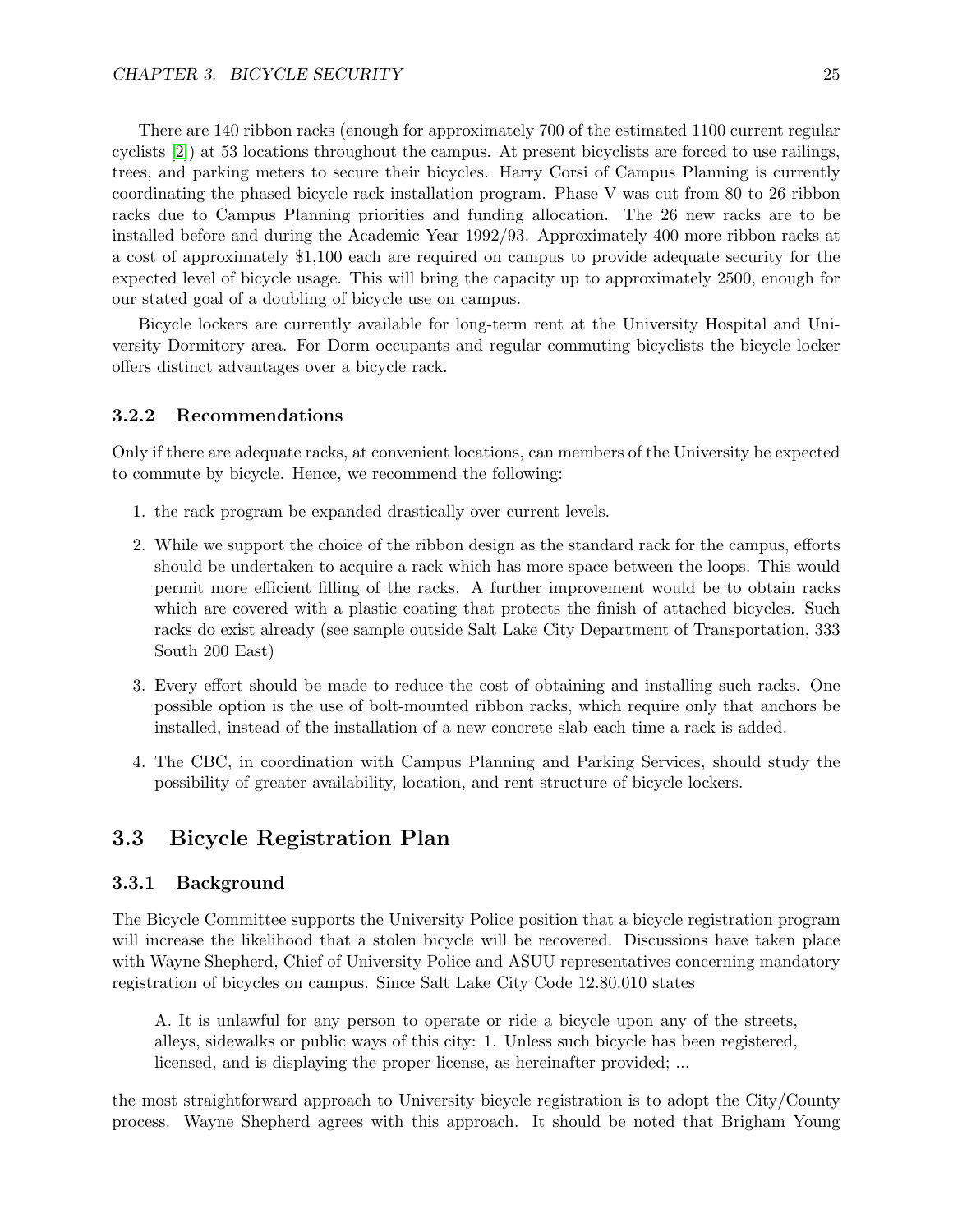University has mandatory bicycle registration and uses the Provo City Licensing Department's process. The University of Colorado at Boulder also has its own mandatory registration program, while it recognizes and accepts other valid registration stickers in lieu of its own.

During Winter Quarter 1992, Russ Messerly, Assistant Director of the University Bookstore agreed to be an on campus outlet for the City/County Licensing Department for bicycle registrations. A limiting amount of marketing of the service produced 5 sales of City/County bicycle licenses. The Bookstore has discontinued the service for business reasons (\$7.50 profit did not cover training costs).

#### 3.3.2 Recommendations

The CBC feels that a mandatory bicycle registration/licensing should be adopted on the basis of the City/County procedure, not a second University registration. The central on-campus registration point and data base should be at Parking Services, with several subordinate registrations sites available (e.g., Union, University Bookstore, Campus Police). Cyclists who have registered their bicycles at other City/County or bicycle shop locations would be required to provide the license number to Parking Services for the University data base.

#### <span id="page-25-0"></span>3.4 Bicycle Policies and Procedures

#### 3.4.1 Background

There are currently several sets of policies and procedures for cyclists on the campus of the University of Utah. Besides the State of Utah, the City of Salt Lake provides in sections 12.80 and 5.18 laws which outline the prevailing laws for operating and registering bicycles (see Appendix [A.7\)](#page-35-3). The University of Utah has its own set of applicable policies and procedures, No. 5-14 Operating regulations for Bicycles, Skateboards, and Scooters (see Appendix [A.8\)](#page-35-4).

Enforcement of any of these statutes is haphazard at best, due largely to the lack of adequate resources within the Campus Police force. Perhaps more important, there is a virtually complete ignorance among cyclists as to what their privileges and obligations are when they enter the campus on bicycle. Despite this ignorance, there are nonetheless many perceptions and opinions as to what is, or should be, restricted, especially among pedestrians who often feel besieged by "crazy" cyclists as they zoom about the sidewalks of the campus. A similarly negative perception exists among the ground-keeping and maintenance crews of the University, who, rightly or wrongly, attribute significant damage to lawns and flower-beds to unfettered and malicious cyclists.

#### 3.4.2 Recommendations

We believe that an approach which stresses education and the shared use of the campus can achieve more than an increase in enforcement or a tightening of existing laws. Chapter [5](#page-30-0) deals with the particulars of the education scheme we propose. One very positive change that has occurred over the last several years is the increased use of bicycles by members of the Campus Police, and more recently, members of Parking Services. The use of bicycle-based police forces has increased dramatically in the last ten years and have been found to not only improve relations between police and the population, but also to result in increased efficacy of patrolmen. Hence, with regards to the enforcement officers of the campus, we recommend the following: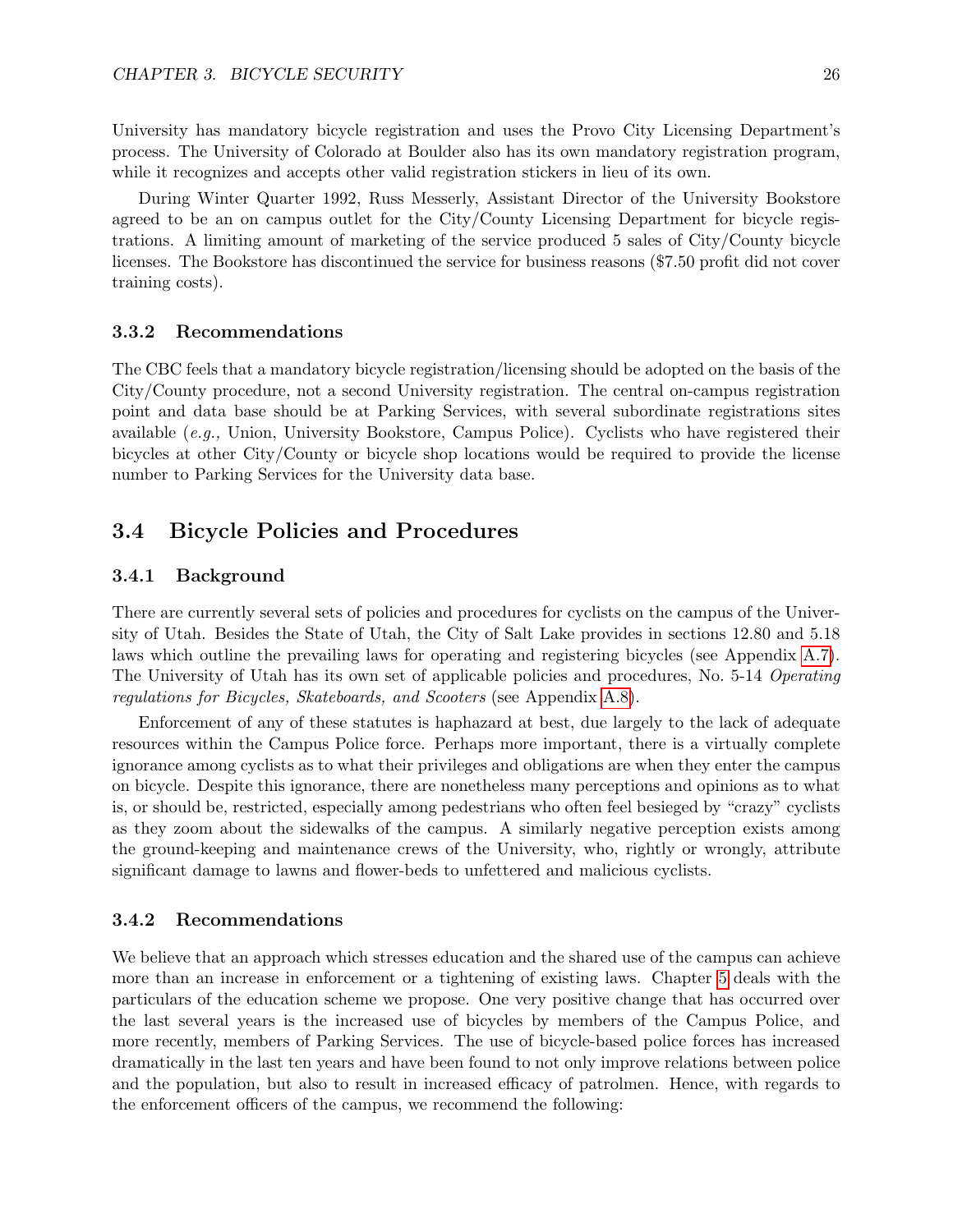- 1. An education based program to increase awareness for safe, legal cycling behavior, which includes active participation by members of the campus police, be developed.
- 2. Police and Parking Services should be supported in their use of bicycles in campus, both in terms of resources and supplies, but also in the form of special recognition for those officers who volunteer to join the "bike patrols".
- 3. Should the education based approach prove inadequate, additional resources should be provided to the Campus Police so that enforcement can be carried out on some realistic scale, perhaps with the inclusion of a student bike patrol.

There are several problems with the current policies and procedures for the University of Utah, which we would also recommend be addressed. We do not feel it is appropriate that cyclists be treated in the same group as skateboarders, scooter operators, and inline skaters. A bicycle, especially when viewed as a utilitarian means of commuting, is an infinitely more versatile and efficient vehicle and can be controlled and maneuvered with much greater ease and safety than these other modes of transportation. As to the particulars of the current policies and procedures, there are several specific items which we feel need changing to reflect the role and capabilities of bicycles as commuter vehicles. Hence, we recommend the following:

- 1. Establishment of a student/faculty/staff subcommittee to review annually policies and procedures to insure that they keep pace with the changing bicycle/pedestrian environment on the campus.
- 2. The policies and procedures for the University of Utah should be reformulated to remove cyclists from the group of other non-motorized vehicles. The wording of the policies should be changed accordingly.
- 3. In policy 3, the speed limit for bicycles on campus should be left at 10 m.p.h. in parking lots but raised to 15 m.p.h. on sidewalks, as long as no other restriction applies (see Chapter [2](#page-8-0) for discussion of such restrictions).
- 4. Policy 5 states that bicycle paths must be used when they are available. This law has been opposed my many bicycle advocates as inappropriate since there exist numerous situations where a bicycle path may be rendered unusable, or unsafe, due to weather, road conditions, maintenance, *etc.* It also reinforces an auto-centric tendency to impose restrictions on where cyclists may ride and opposes the more progressive trend towards cyclists and motorists sharing roadways. This policy should be removed, or restated to confirm cyclists' rights to use all roadways on the campus.
- 5. A mandatory bicycle registration be incorporated into the procedures and policies of the University.
- 6. A policy regarding 'slow-down or' 'caution', or dismount zones be added.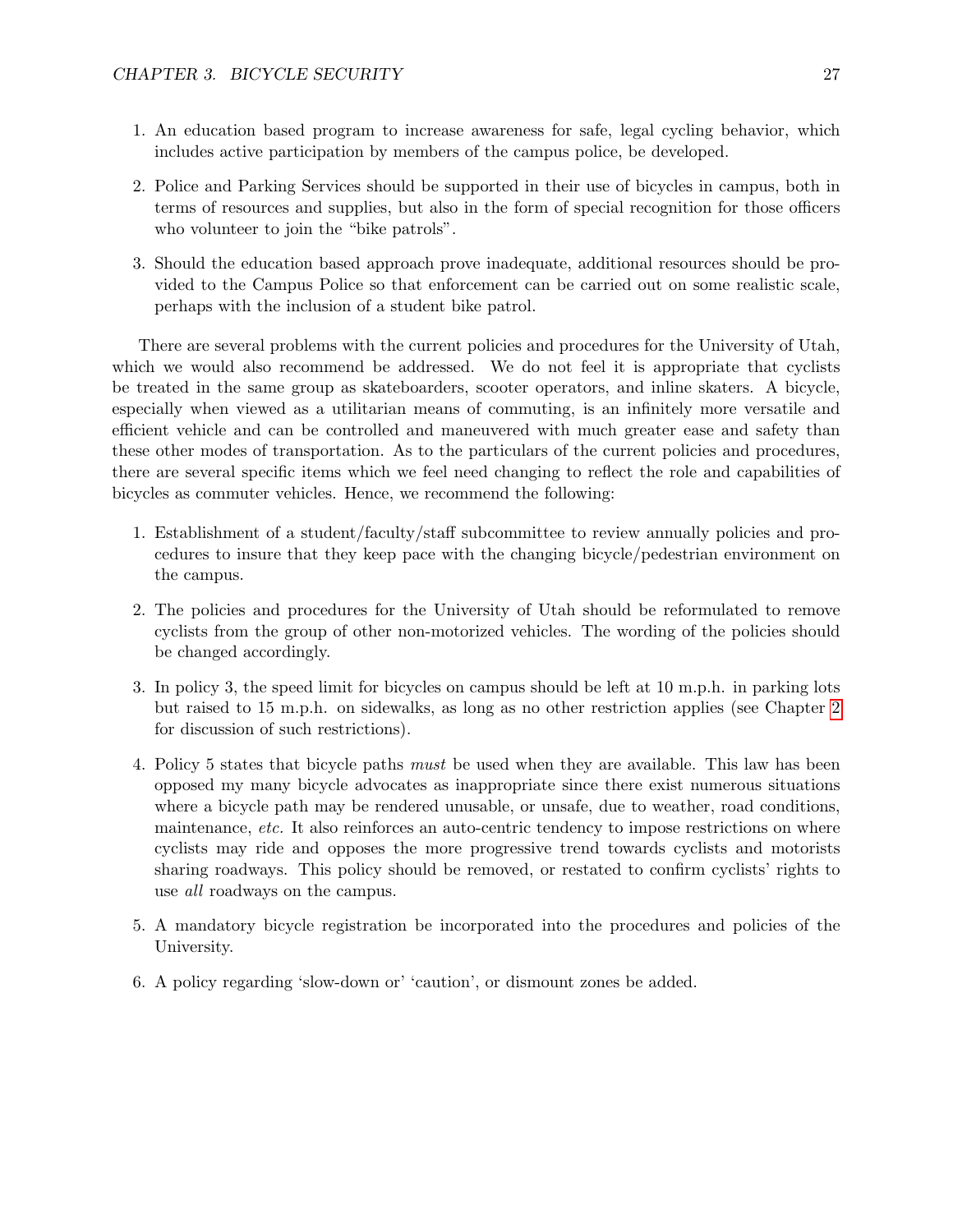# <span id="page-27-0"></span>Chapter 4

# Maintenance

The best facilities are useless if adequate maintenance is not provided. This is certainly the case with transportation facilities, and especially so for facilities designed for cyclists. While cars can cope with irregular road surface or detours with relative ease, the same obstacles to a cyclist can significantly lengthen the route (and travel time), puncture tires, increase the chance of falling, and even produce life-threatening situations. As a result, standards of repair that are routinely accepted by motorists are intolerable to cyclists. Responses to our surveys at the University of Utah indicate that there are problems in maintenance of existing facilities used by cyclists, problems we feel to be more the result of ignorance of cyclists' special needs than of inadequacies in the overall quality of the Grounds and Plant Operations divisions. In this section, we outline some of the existing problems and provide suggestions for ways in which maintenance of bicycle facilities could be improved in the future. A proposal is also described by which a bicycle repair facility would be located on the campus.

### <span id="page-27-1"></span>4.1 List of Required Maintenance Items

The following is a sample of the problems that were either reported to us as a result of the survey conducted in 1991, or were discovered from our own observations on the campus. They are representative of what could be done to improve immediately the quality of cycling on the campus.

- 1. Many sprinklers around the campus are misdirected so as to spray either across sidewalks, or over bicycles parked in bike racks  $(e.g.,$ near the northwest door of Merrill Engineering Building).
- 2. During construction projects, better marking of the sidewalks, especially for night riding, should be provided. In the past, holes or gravel patches have been left unmarked and unlighted. Cyclists are typically moving faster, and are more affected by poor surfacing, then pedestrians.
- 3. There are several spots on the campus where lighting does not provide cyclists with a clear view of corners and/or obstacles like stairways.
- 4. Snow removal is often inadequate, even after the storm has passed and there has been time to clean up properly. Some bike racks are even covered by snowbanks from removal. Hardy cyclists do venture out during the depths of winter.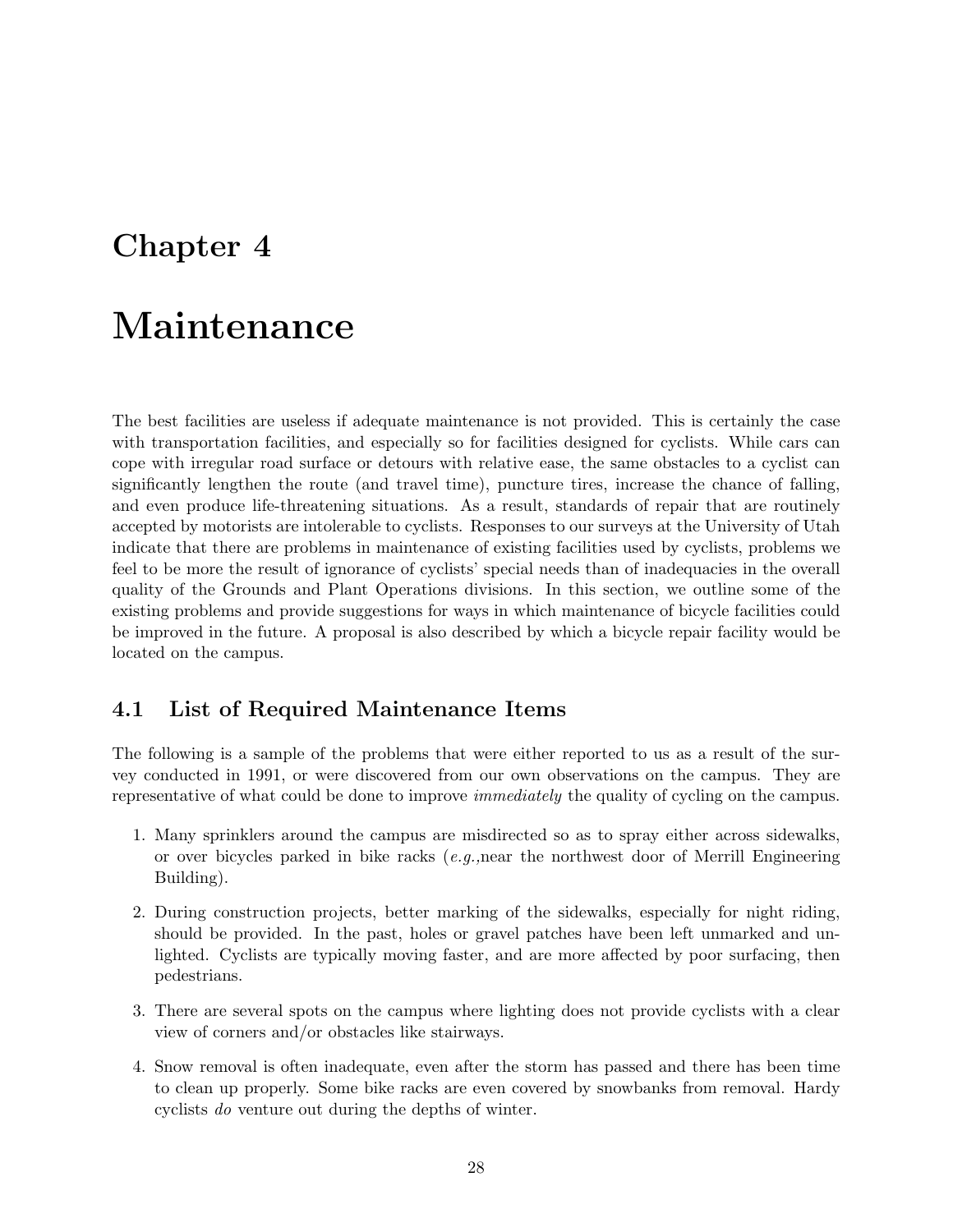- 5. Bushes and shrubbery severely limit sight lines at the intersection west of the Union Building on the main north/south sidewalk between the Marriott Library and the Student Services Building. The same is true at the intersection of South Campus Mall and the sidewalk between Marriott Library and the School of Architecture.
- 6. The concrete blocks used in the sidewalks are often in poor repair and alignment. In one stretch between Merrill Engineering and the Marriott Library Plaza, we found 317 of 624 segments that were severely damaged. Possible causes of this are improper surface treatment of the concrete, and inadequate support of the sidewalks, especially since they see such frequent automobile traffic.
- 7. The wind sensor at the Tanner Fountain is sheltered from the wind and does not adequately prevent spray reaching large portions of the surrounding plaza, presenting both a dangerously slipper surface (especially in winter months) and increased damage to the concrete.

#### <span id="page-28-0"></span>4.2 Reporting Mechanism

To ensure the long term level of repair that we feel bicycle facilities on the campus require, a new mechanism for reporting problems needs to be implemented. It is no longer enough to depend on reports of maintenance crews as they travel about the University, if only because they are either motorized or on foot and hence lack the cyclist's perspective.

The solution to this problem is, we believe, to involve the users of the system and allow them access to reporting mechanisms that will draw the appropriate attention to maintenance needs as they arise. To this end, we suggest two new reporting mechanisms:

- Phone reporting A phone number should be made generally available so that problems can be reported as they appear. A procedure in Plant Operations should be devised so that such problems are passed to the appropriate crews for inspection and repair. A similar system has been implemented at the request of the Mayor's Bicycle Advisory Committee for street cleaning within the City of Salt Lake whereby anyone can report locations where gravel, dirt, or debris present a hazard to cyclists.
- Written reporting Forms should be designed and placed in numerous locations all over the campus so that suggestions for improvements, maintenance problems, etc, can be reported. This would not only provide a mechanism for reporting maintenance problems but also serve to generate new suggestions for improvements to the bike route system. Such a reporting mechanism already exists in Seattle, Washington, and a sample of their reporting card is included in Appendix [A.9.](#page-35-5)

#### <span id="page-28-1"></span>4.3 Bike center on campus

#### 4.3.1 Background

Even with perfectly maintained bicycle facilities, minor breakdowns of the bicycle itself are inevitable, and often inconvenient. While private bicycle shops exist near all urban university campuses, numerous universities (e.g., University of Washington in Seattle, University of Colorado in Boulder, and University of California at Sacramento) have established their own bicycle repair centers on campus. The advantages of such a service include the convenience of an on-campus location,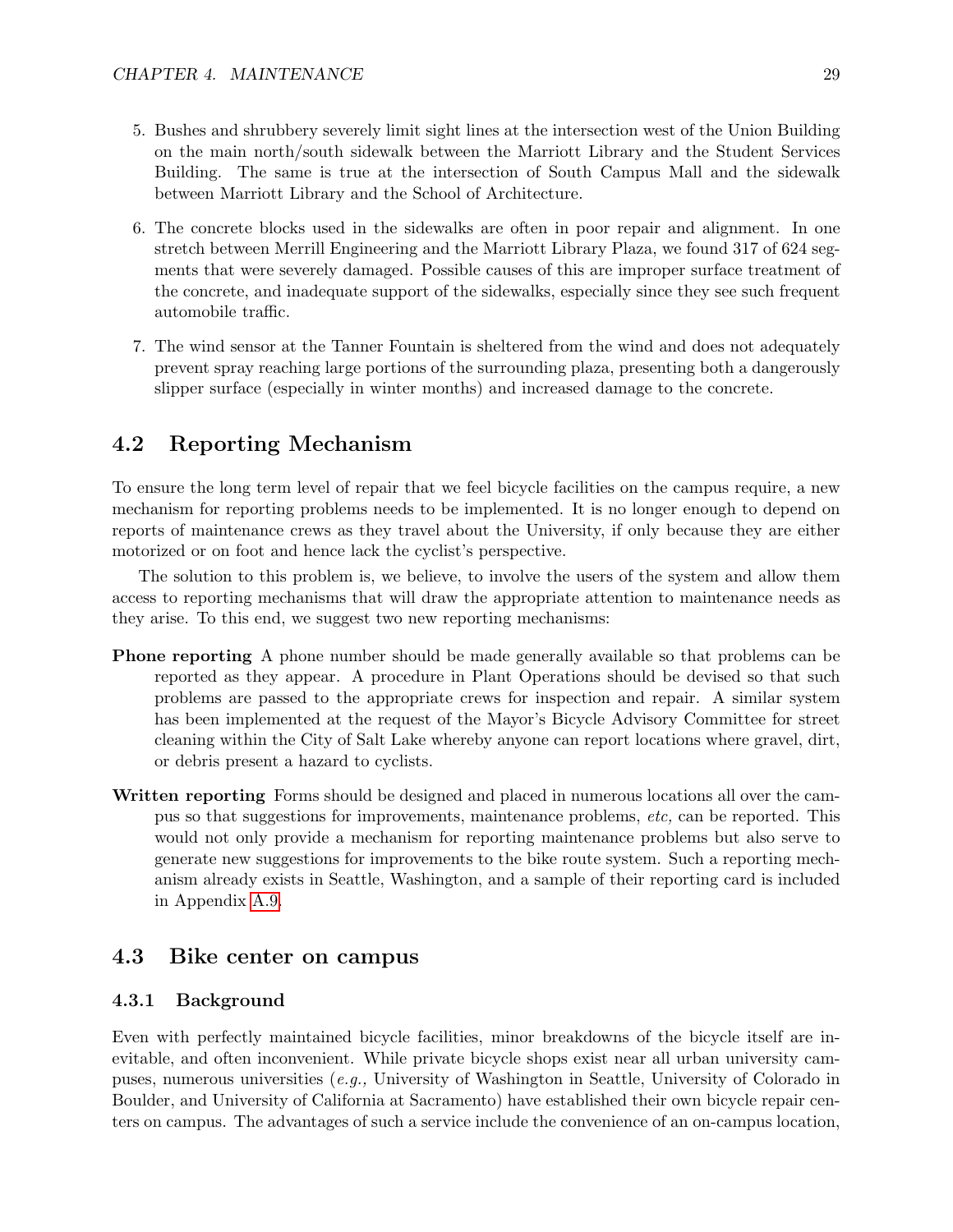with more flexible hours of business, and the ability to carry out minor repairs while the owner is working or in classes on the campus. In addition, such a shop can offer users the opportunity to repair their own bicycles at nominal cost. Most respondents to the survey carried out by the CBC suggested that, indeed, a campus bike center would be a welcome addition and would make bicycle commuting more attractive (see Appendix [A.4\)](#page-35-0).

The purpose of a bike center would not be to usurp the function of the existing bike shops, but to provide specific support services exclusively to members of the campus. Possible services would include:

- Repair of simple mechanical problems, e.g., flat tires, broken chains and cables, skipping gears, defective brakes.
- Sales of basic cycling needs, e.g., tires, tubes, locks, brake pads, helmets.
- Entry of bicycles in the campus registration program (see section [3.3\)](#page-24-0).
- Provide repair stands and tools which for nominal cost would be available for do-it-yourself repair jobs.
- Serve as a site for courses in bicycle maintenance and repair.

Any major repairs would be passed on to the local bike shops and no bicycles, or larger components would be offered for sale. An on-campus facility of this sort could also serve as a valuable meeting point for cyclists and serve as a focus of interest and contact with the campus cycling community.

#### 4.3.2 Recommendations

The CBC recommends the establishment of a campus bike center, as outlined in the previous section. Based on our discussions with Mr. Rob Jones of Outdoor Recreation, we further recommend that he be permitted to create such a facility within the Outdoor Recreation facilities. Access to the bike shop would be open to all students and all those with valid memberships to the campus recreation facilities. Mr. Jones has also expressed enthusiasm for setting up a bicycle maintenance and repair course through the Department of Continuing Education. His previous experience with a similar facility at the University of California at Sacramento indicate that he is uniquely qualified to carry out such a proposal.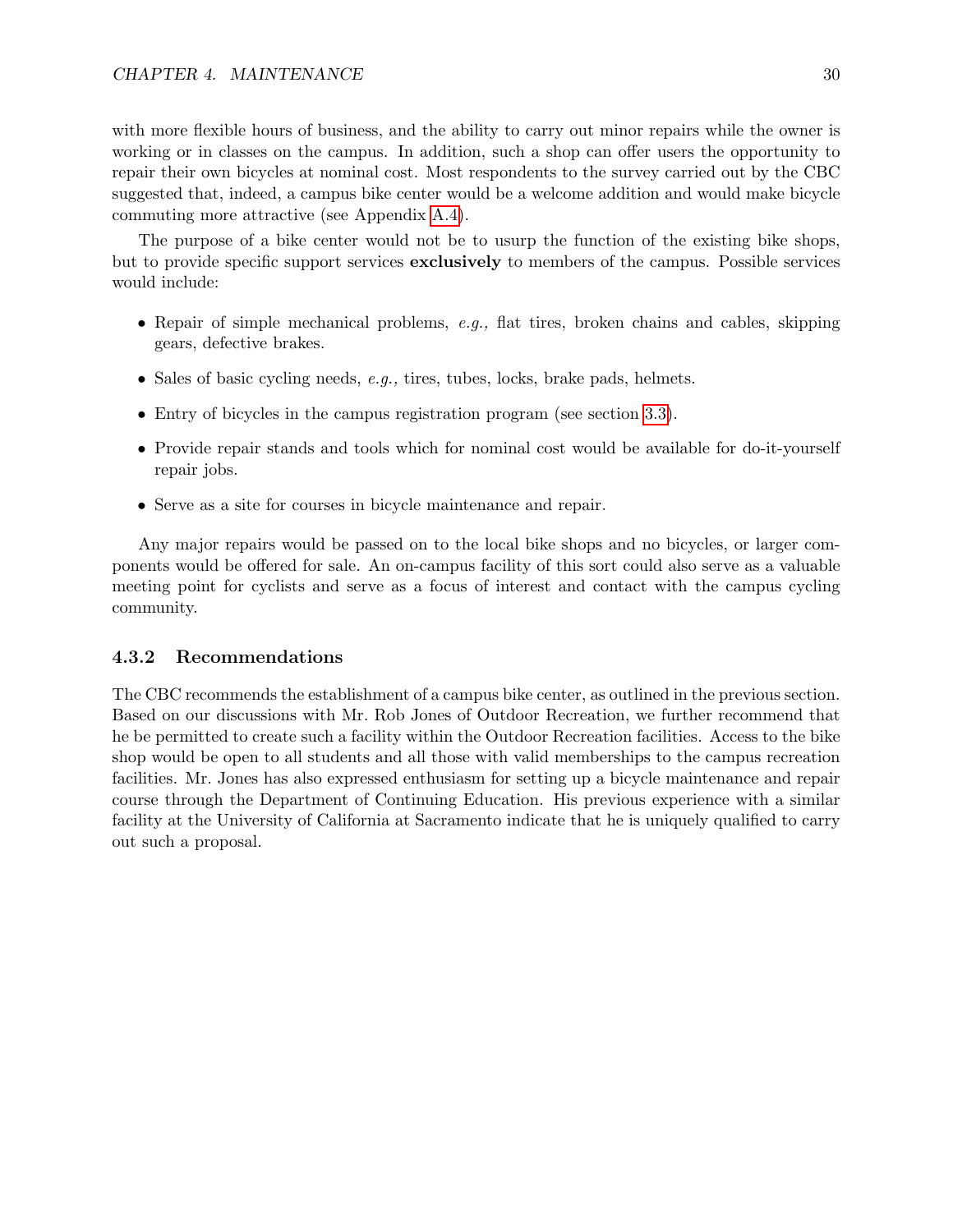# <span id="page-30-0"></span>Chapter 5

# Education and Safety

One of most surprising results of our 1991 survey was the opinion prevalent among many long-time bicycle commuters that the campus of the University of Utah cannot handle more bicycles without the standard of safety degenerating to an intolerable level. Some even felt that we were already overloaded and that no attempt should be made to encourage more bicycle use. Many also expressed the feeling that too many cyclists were delinquent in their riding behavior. This brought us to two conclusions, the first, that we need to improve the bicycle infrastructure before we encourage more commuters to switch from their cars to their bikes, and the second, that any increase in bike use has to be linked to an education and safety program. This emphasis on education became more and more pressing as we began to imagine sidewalks with twice or three times the number of bikes sharing space with each other and a few brave pedestrians.

The suggestion to carry out an education and safety program at the University is not new this was one of the recommendations made by the Bicycle Access Committee ([\[1\]](#page-36-0), Appendix [A.1\)](#page-34-1). Similar suggestions have been made by the Bicycle Access Committee at the University of Washington [\[5\]](#page-36-4). The Salt Lake City Mayor's Advisory Bicycle Committee is presently undertaking a similar plan and work is underway to implement a bicycle safety program.

### <span id="page-30-1"></span>5.1 Campus Bicycle Map

A map of the campus which shows existing bicycle routes, facilities, and access roads would serve not only to inform cyclists new to the area, or new to the practice of bicycle commuting, but could also provide invaluable opportunity to present safety and education material to cyclists. The City of Salt Lake has just published a new bicycle map of the city (included in the Salt Lake Master Bike Plan — Appendix [A.6\)](#page-35-2) with material on everything from bicycle maintenance to tips on appropriate behavior in various traffic situations. We have further examples of bicycle maps from the campuses of the University of Washington and Colorado at Boulder. An equivalent map for the University of Utah must be a fundamental component of any safety and education plan.

#### <span id="page-30-2"></span>5.2 Bike Safety Information

The theme which reverberated throughout the survey results was that cyclists, pedestrians and motorists had to be better aware of how to deal with the various mixtures of traffic that are encountered on the campus. We feel that a great portion of the critical interactions involving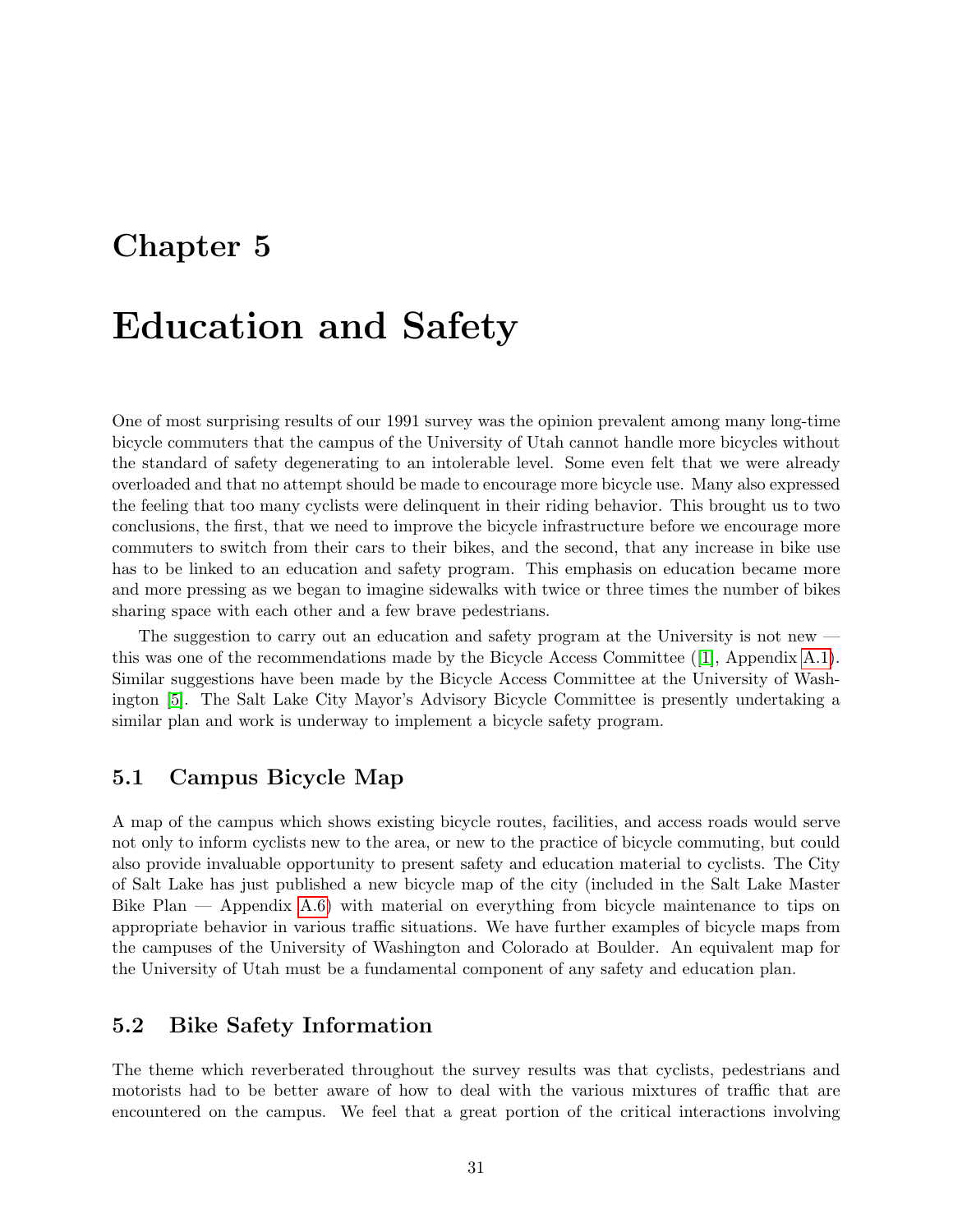cyclists are a result of ignorance on the part of some or all of those involved. The problem here is twofold. The policies that are in place to regulate bicycle use are not generally known, and there are situations for which no policy exists. On sidewalks, for instance, there are no clear rules on where cyclists and pedestrians are to travel, even though overtaking situations in both directions are inevitable. Recommendations regarding bicycle policies are dealt in section [3.4.](#page-25-0)

Some specific recommendations regarding cycling safety are the following:

- 1. Establish rules of the road for sidewalk use; we suggest that the center of all sidewalks be used for cycling, the edges for pedestrian, and the normal "keep right" rules be followed.
- 2. Cyclists are always to yield to other users of the sidewalks and should ride in single file. Pedestrians must respect the actions of cyclists and try not to unnecessarily impede or endanger their progress.
- 3. Encourage the use of lights on bikes after dark, through education, a subsidized purchase plan, and eventually enforcement of existing City and State laws regarding lighting systems on bicycles.
- 4. Lift the general maximum speed limit for cyclists from 10 to a more realistic (and enforceable) 15 mph.
- 5. Where warranted, implement either limited-time caution zones, in which the speed limit drops to 5 mph, or dismount zones, in which cyclists must walk their bicycles.

A recent and very positive development has been the formation of the Student Bicycle Committee (SBC), consisting of representatives of the ASUU and students at large, which seeks to address numerous safety and educational issues among campus cyclists. In conjunction with the CBC, they are presently developing strategies for a user-driven safety program, which will include articles in the Utah Daily Chronicle, a safety/cycling survey, and some significant cycling events in the spring of 1993. The ASUU has also designated some \$20,000 for bicycle improvements on the campus, with education and safety identified as highest priority items. The importance of student involvement in issues of safety and education cannot be overemphasized. Students are clearly the major users of bicycles on the campus, especially in the lower campus area where safety issues are most pressing, and campaigns aimed at this group are best devised by their peers.

### <span id="page-31-0"></span>5.3 Publicity

Several responses from the CBC 1991 survey contained suggestions for improving the level of bicycle ridership by engaging in publicity programs similar to those currently used by the Salt Lake City Mayor's Bicycle Advisory Committee (e.g.,Mayor's Bike-to-work Day) and others. Proposals included media events with the President of the University riding a bike on the campus.

We feel that publicity *per se* is currently of secondary importance to all the other issues discussed in this report. Good facilities, safe, secure bike storage facilities, and a comprehensive education and safety program must be developed and will to some extent advertise themselves. The campus bike map, articles in campus media, and the presence of a bicycle center on the campus will ensure that information is disseminated. We do, however, intend to support and participate in activities which focus on improving safety and cycling education, be they activities organized by the SBC, or those originating from other bicycle advocacy groups.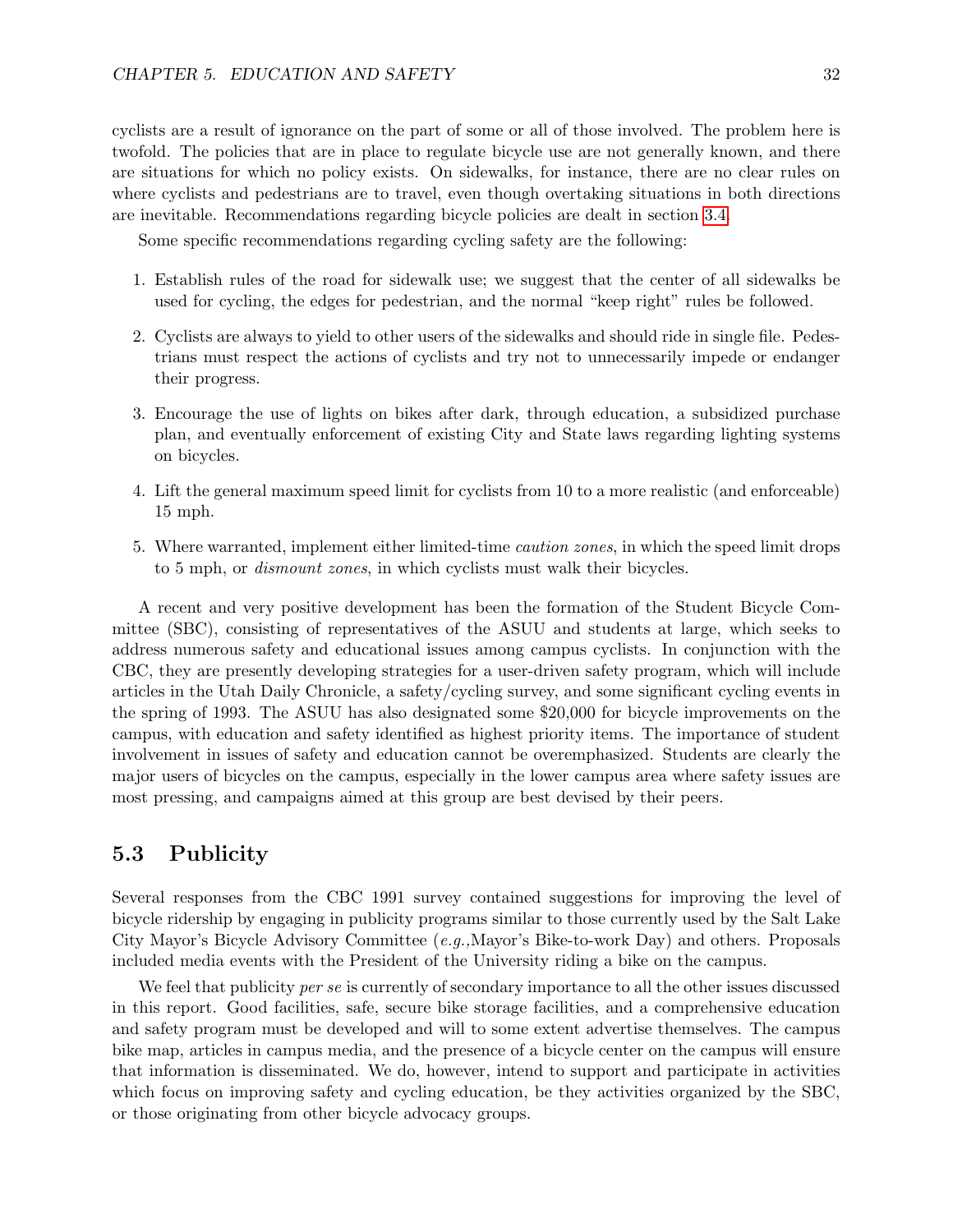# <span id="page-32-0"></span>Chapter 6

# Conclusions

#### <span id="page-32-1"></span>6.1 What now?

Our intent in formulating this report was to suggest a starting point for development of bicycling facilities on the University of Utah campus. We hope that the report will generate discussion within the offices of Campus Planning, Buildings and Grounds, Plant Operations, Public Safety, Auxiliary Services, and Parking Services. All of the agencies have contributed to the process and we thank them for their input and encouragement.

It would be fitting, we feel, if from this report were to evolve a "Bicycle Master Plan" for the campus, a blueprint for bicycling facilities that would be incorporated into the University's global Master Plan. Such a plan has recently been adopted by the City of Salt Lake and the existence of such a document is crucial to the coordinated expansion of bicycle use.

Once adopted, we further hope that funding will be made available to actually implement some of these proposals. Much of the cost of developing a cycling infrastructure can be seen as a "oneshot" affair. Bicycle traffic is much less abusive than motorized transportation and facilities tend to last much longer than roads and parking lots. Maintenance costs are thus commensurately lower and replacement intervals lengthier. Compared to virtually any other plan currently being evaluated to reduce the traffic and parking catastrophe on the campus, bicycle improvements are cheaper, both in the short and long term. To ignore this possibility for such significant and permanent improvements would be, we feel, a mistake.

#### <span id="page-32-2"></span>6.2 Funding of the Proposals

In June, 1992 the Associated Students of the University of Utah (ASUU) General Assembly approved \$19,137 to be used to fund new bicycle racks on campus and to provide bicycle information to students. We recommend that these funds be matched by the administration of the University so that project implementation can begin.

As a result of the emphasis given to bicycle commuter facilities around the University in the Salt Lake City Bikeways Master Plan [\[8\]](#page-36-7), there is every reason to anticipate an influx of support from several sources. For example, all of this year's bicycle-related applications for City Development Block Grants are for routes that provide access to the campus. Likewise, in a joint City/State/University effort, funding from the federal Intermodal Surface Transportation Enhancement Act (ISTEA) is currently being sought to develop and improvement bicycle facilities on our around the campus.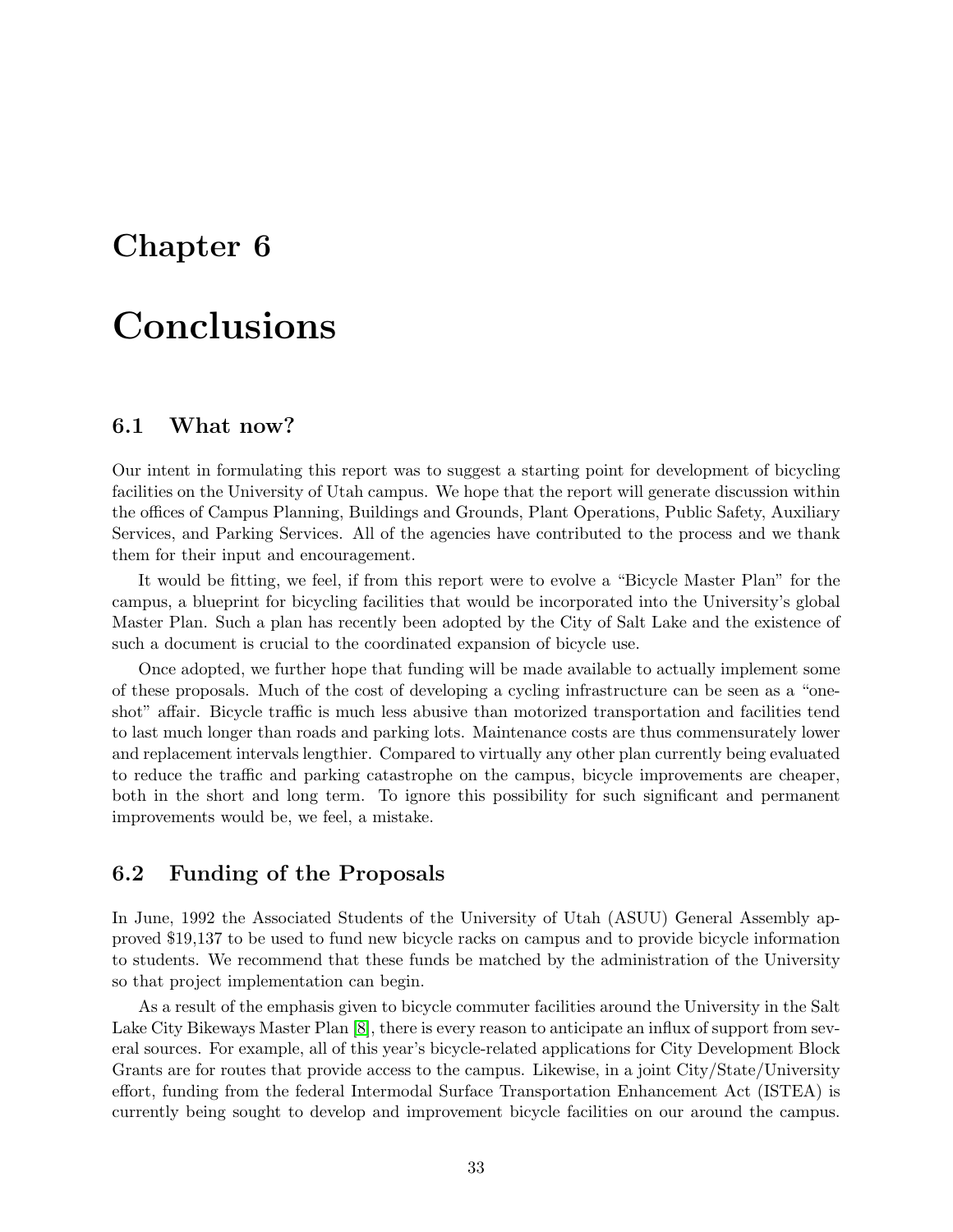In summary, the timing could not be better for the University to seriously consider providing resources for bicycle projects. In fact, a lack of support for projects within the University would very probably seriously undermine efforts to achieve similar support from external sources.

### <span id="page-33-0"></span>6.3 Ongoing Role of the Campus Bicycle Committee

The projects outlined in this report are extensive and will probably not be executed within a few months or even a single year. As new bicycle support facilities are brought online, adjustments will undoubtedly be necessary to respond to changing conditions. At present, there is no office or personnel dedicated exclusively to bicycle issues, neither in the design and planning, nor the implementation and maintenance. In fact, it was the lack of coordinated effort on bicycle issues that prompted the formation of the Campus Bicycle Committee and has provided the impetus for our efforts.

One recommendation of our predecessors, the Bicycle Access Committee, was that a standing committee be created and given "the ongoing responsibility for developing campus policy concerning bicycle use on campus and bicycle access to campus" [\[1\]](#page-36-0). The fact that the only improvement in infrastructure since this report was tabled has been the addition of 100 bicycle racks underlines the crucial need for some continuity in matters related to cycling on and around the campus. We therefore repeat the earlier recommendation that the Campus Bicycle Committee become a standing committee charged with fulfilling the goals and targets outlined in this report.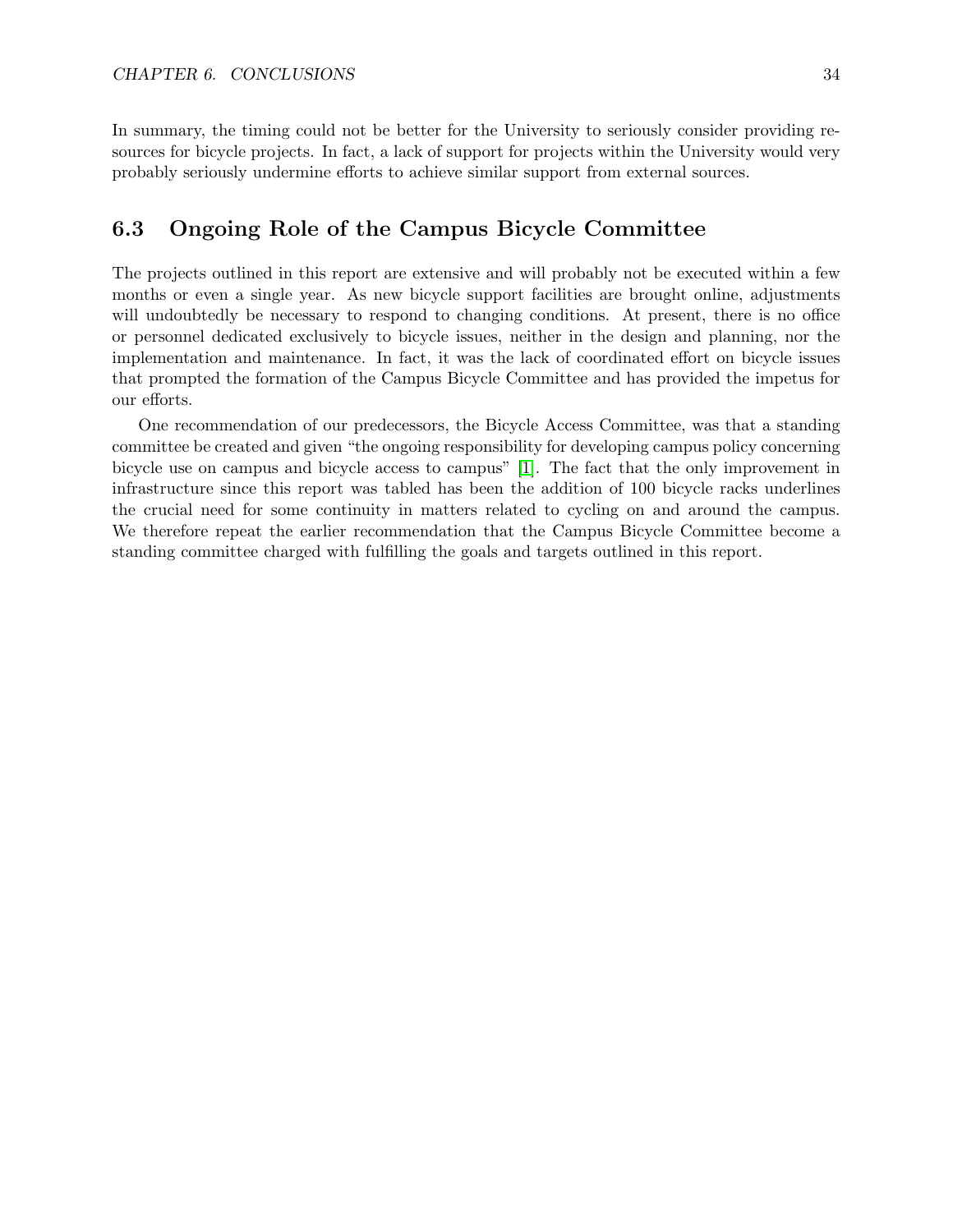# <span id="page-34-0"></span>Appendix A

# Appendices

A number of documents only available in paper form were part of the original report. In this electronic version, we list these items with reference to the source, where available.

## <span id="page-34-1"></span>A.1 University of Utah Bicycle Access Committee Report

This was a report prepared by a previous committee and the document is available in the University of Utah Marriott Library.

## <span id="page-34-2"></span>A.2 National Bicycle Survey

Results of a national bicycle survey carried out by Bicycling Magazine.

### <span id="page-34-3"></span>A.3 Membership List

| Name:                    | Email address:                | Phone: | Office:               |
|--------------------------|-------------------------------|--------|-----------------------|
| Jon Harper <sup>*</sup>  | harper@admn1.law.utah.edu     | 1-4032 | 102 LAW (Fax: 1-6897) |
| Rob MacLeod <sup>†</sup> | macleod@vissgi.cvrti.utah.edu | 1-8183 | CVRTI, Bldg. 500      |
| Paul Burchard            | burchard@math.utah.edu        | 1-6195 | 307 JWB               |
| Janelle Brandt           |                               | 1-6866 | 234 Union             |
| Kelly Chidester          |                               | 1-5093 | Planning              |
| Doug Chinn               | dachinnn@cc.utah.edu          | 1-6381 | <b>1285 MEB</b>       |
| Harry Corsi              |                               | 5-3206 | Planning              |
| Nathan Dalleska          | nathan@chemistry.utah.edu     | 1-7901 | 3516 HEB              |
| Paul Hardy               |                               | 1-7944 | Safety                |
| Fred Hillyard            | hillyard@admin.dce.utah.edu   | 1-7912 | 2193 Annex            |
| Mark Holstrom            |                               | 1-6868 | 234 Union             |
| Walt Howard              | howard@ee.utah.edu            | 1-5827 | 3561 MEB              |

<sup>∗</sup>Committee Chair, 1991/92

†Committee Chair, 1992/93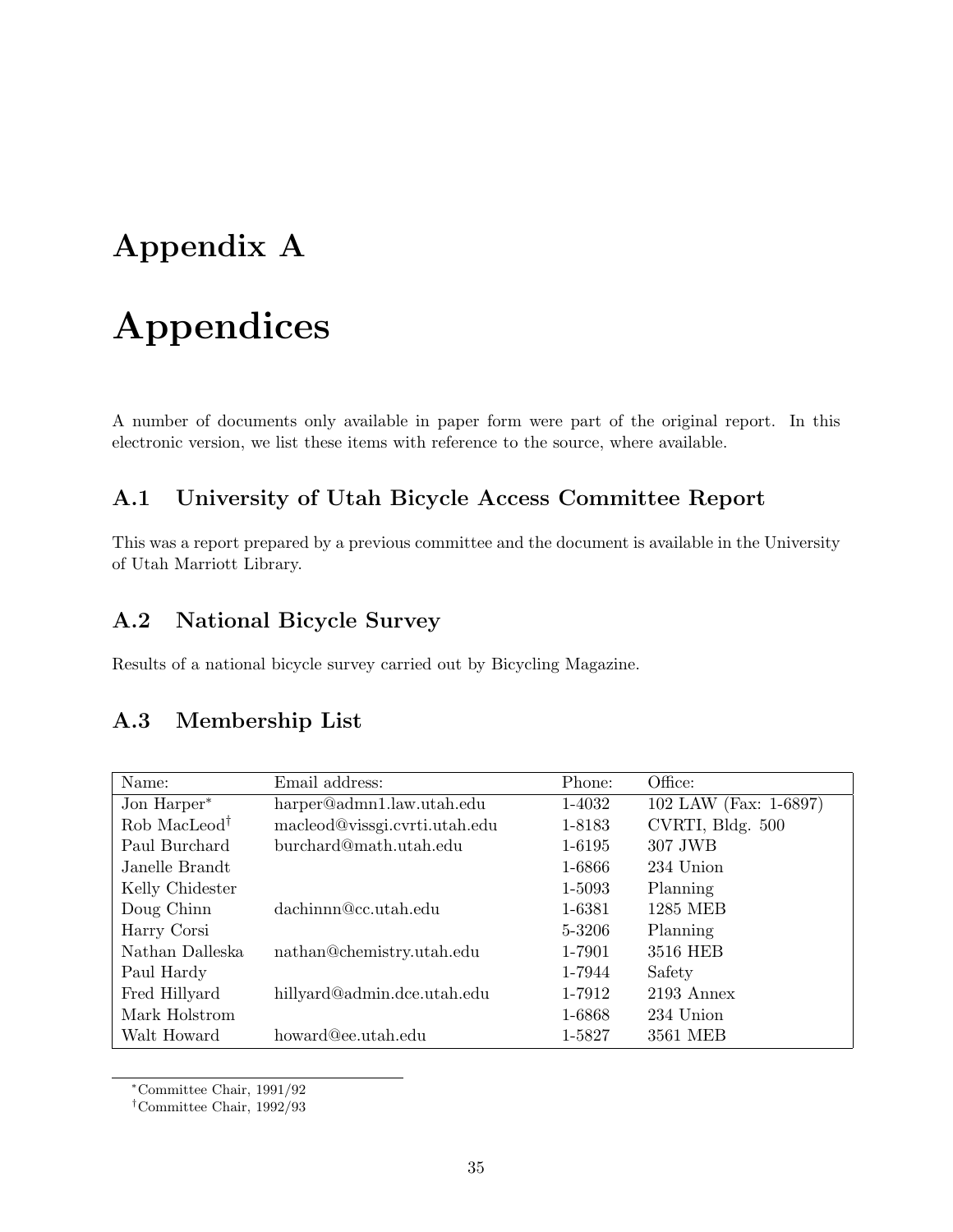#### <span id="page-35-0"></span>A.4 1991 Survey

A survey carried out on the campus in 1991/92 to solicit suggestions from the users and potential users of cycling facilities at the University of Utah.

### <span id="page-35-1"></span>A.5 Civil Engineering 572 Reports

The report from a 1992 class project in the University of Utah Civil Engineering 572.

### <span id="page-35-2"></span>A.6 Salt Lake City Master Bike Plan

The 1990 version of the Salt Lake Master Bike Plan, since massively improved and available from the web site [www.slcgov.com/transportation/BicycleTraffic/master.htm.](http://www.slcgov.com/transportation/BicycleTraffic/master.htm)

### <span id="page-35-3"></span>A.7 Salt Lake City Bicycle Laws, Chapters 12.8 and 5.18

Some excerpts from the Salt Lake City laws that apply to cycling.

### <span id="page-35-4"></span>A.8 University of Utah Bicycle Policies and Procedures

Policies for cyclists and pedestrians at the University of Utah.

### <span id="page-35-5"></span>A.9 Citizen Bicycle Improvement Suggestion Card

A card for submitting requests to improve bicycle facilities.